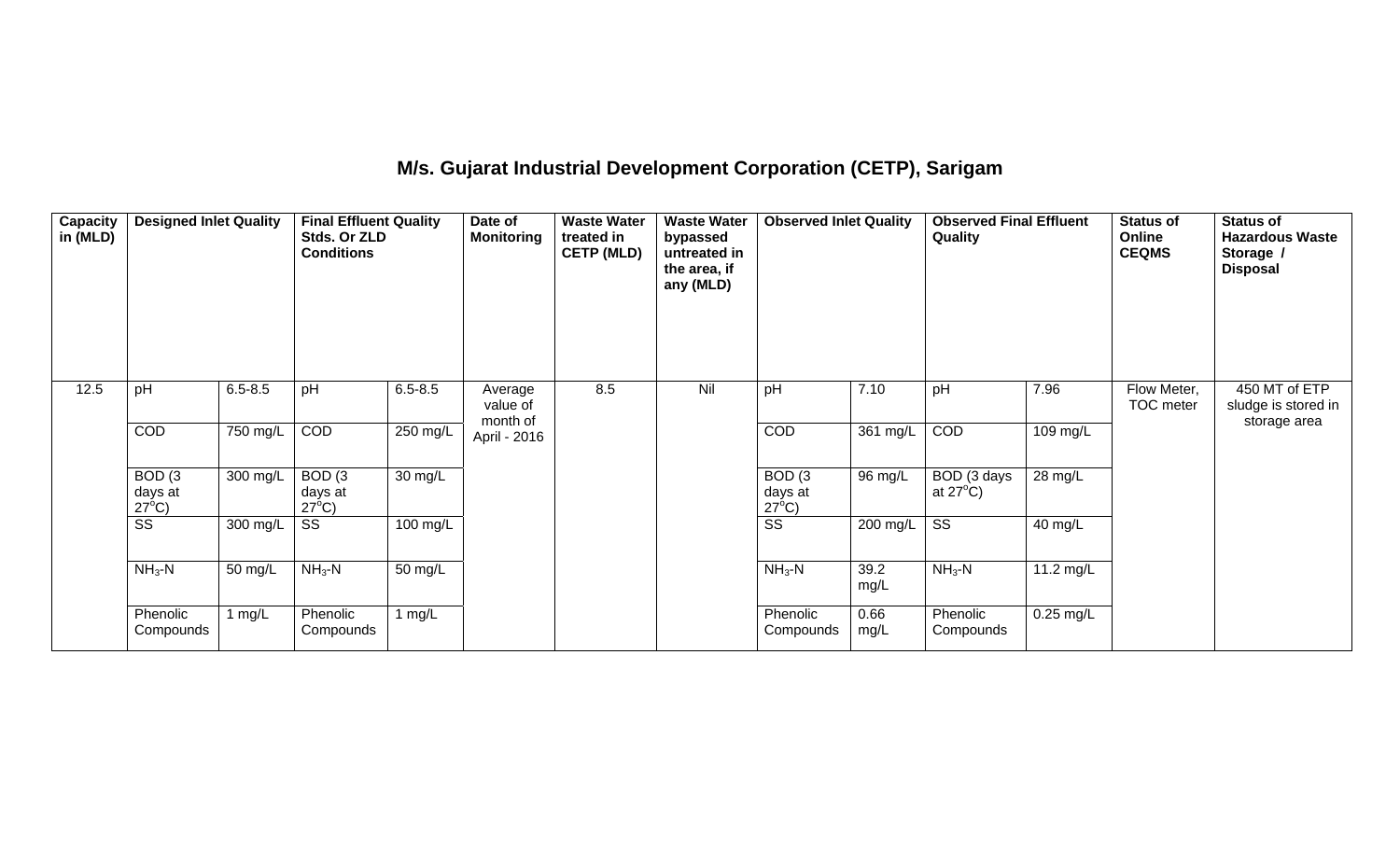## **M/s. Vapi Waste & Effluent Management Co. Ltd, Vapi**

| Capacity<br>in (MLD) | <b>Designed Inlet Quality</b> |              | <b>Final Effluent Quality</b><br>Stds. Or ZLD<br><b>Conditions</b> |             | Date of<br><b>Monitoring</b>    | <b>Waste Water</b><br>treated in<br><b>CETP (MLD)</b> | <b>Waste Water</b><br>bypassed<br>untreated in<br>the area, if<br>any (MLD) | <b>Observed Inlet Quality</b> |                | <b>Observed Final Effluent</b><br>Quality |                | <b>Status of</b><br>Online<br><b>CEQMS</b> | <b>Status of</b><br><b>Hazardous Waste</b><br>Storage /<br><b>Disposal</b> |
|----------------------|-------------------------------|--------------|--------------------------------------------------------------------|-------------|---------------------------------|-------------------------------------------------------|-----------------------------------------------------------------------------|-------------------------------|----------------|-------------------------------------------|----------------|--------------------------------------------|----------------------------------------------------------------------------|
| 55                   | pH                            | $6.5 - 8.5$  | pH                                                                 | $6.5 - 8.5$ | Average<br>value of<br>month of | 55                                                    | Nil                                                                         | pH                            | 8.03           | pH                                        | 7.36           | pH, Flow<br>Meter, TOC &<br>DO Meter       | 25000 MT of ETP<br>sludge is stored in<br>storage area                     |
|                      | COD                           | 1000<br>mg/L | COD                                                                | 250 mg/L    | April - 2016                    |                                                       |                                                                             | <b>COD</b>                    | 866.3<br>mg/L  | COD                                       | 241.53<br>mg/L |                                            |                                                                            |
|                      | <b>BOD</b>                    | 400 mg/L     | <b>BOD</b>                                                         | 30 mg/L     |                                 |                                                       |                                                                             | <b>BOD</b>                    | 193.35<br>mg/L | <b>BOD</b>                                | 32.73 mg/L     |                                            |                                                                            |
|                      | $\overline{\text{ss}}$        | 300 mg/L     | $\overline{\text{ss}}$                                             | 100 mg/L    |                                 |                                                       |                                                                             | $\overline{\text{ss}}$        | 113.18<br>mg/L | $\overline{\text{ss}}$                    | 48.93 mg/L     |                                            |                                                                            |
|                      | $NH3 - N$                     | 50 mg/L      | $NH3-N$                                                            | 50 mg/L     |                                 |                                                       |                                                                             | $NH3-N$                       | 51.87<br>mg/L  | $NH3 - N$                                 | 23.66 mg/L     |                                            |                                                                            |
|                      | Phenolic<br>Compounds         | 1 mg/ $L$    | Phenolic<br>Compounds                                              | 1 $mg/L$    |                                 |                                                       |                                                                             | Phenolic<br>Compounds         | $0.96$ mg/L    | Phenolic<br>Compounds                     | 0.33 mg/L      |                                            |                                                                            |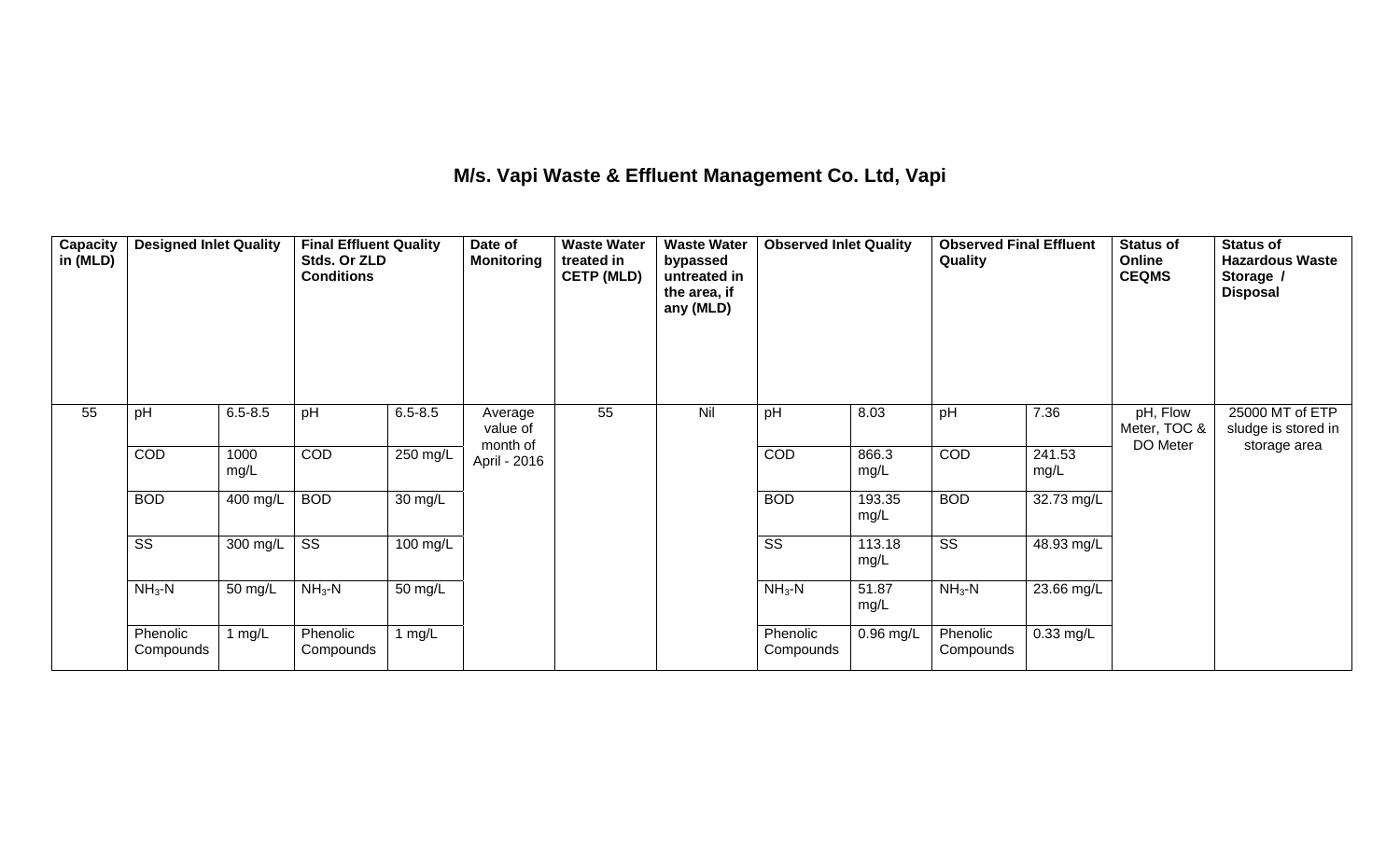## **M/s. Sachin Infra Environment Ltd., Surat**

| Capacity<br>in (MLD) | <b>Designed Inlet Quality</b> |                         | <b>Final Effluent Quality</b><br>Stds. Or ZLD<br><b>Conditions</b> |             | Date of<br><b>Monitoring</b>    | <b>Waste Water</b><br>treated in<br><b>CETP (MLD)</b> | <b>Waste Water</b><br>bypassed<br>untreated in<br>the area, if<br>any (MLD) | <b>Observed Inlet Quality</b> |                    | Quality                | <b>Observed Final Effluent</b> | <b>Status of</b><br>Online<br><b>CEQMS</b> | <b>Status of</b><br><b>Hazardous Waste</b><br>Storage /<br><b>Disposal</b> |
|----------------------|-------------------------------|-------------------------|--------------------------------------------------------------------|-------------|---------------------------------|-------------------------------------------------------|-----------------------------------------------------------------------------|-------------------------------|--------------------|------------------------|--------------------------------|--------------------------------------------|----------------------------------------------------------------------------|
| 50                   | pH                            | <b>Not</b><br>specified | pH                                                                 | $6.5 - 8.5$ | Average<br>value of<br>month of | 47                                                    | Nil                                                                         | pH                            | 6.68               | pH                     | 7.25                           | Flow Meter,<br><b>TOC</b>                  | 100 MT solid waste<br>observed stored in<br>hazardous waste                |
|                      | COD                           | 1000<br>mg/L            | COD                                                                | $250$ mg/L  | April - 2016                    |                                                       |                                                                             | COD                           | 896 mg/L           | COD                    | 275.5 mg/L                     |                                            | storage area                                                               |
|                      | <b>BOD</b>                    | 400 mg/L                | <b>BOD</b>                                                         | 30 mg/L     |                                 |                                                       |                                                                             | <b>BOD</b>                    | $207 \text{ mg/L}$ | <b>BOD</b>             | 67 mg/L                        |                                            |                                                                            |
|                      | SS                            | 300 mg/L                | $\overline{\text{SS}}$                                             | 100 mg/L    |                                 |                                                       |                                                                             | $\overline{\text{SS}}$        | 70 mg/L            | $\overline{\text{SS}}$ | 81 mg/L                        |                                            |                                                                            |
|                      | $NH3-N$                       | 50 mg/L                 | $NH3-N$                                                            | 50 mg/L     |                                 |                                                       |                                                                             | $NH3-N$                       | $\sim$             | $NH3-N$                | ٠                              |                                            |                                                                            |
|                      | Phenol                        | 1 $mg/L$                | Phenol                                                             | $01$ mg/L   |                                 |                                                       |                                                                             | Phenol                        | $0.25$ mg/L        | Phenol                 | $0.16$ mg/L                    |                                            |                                                                            |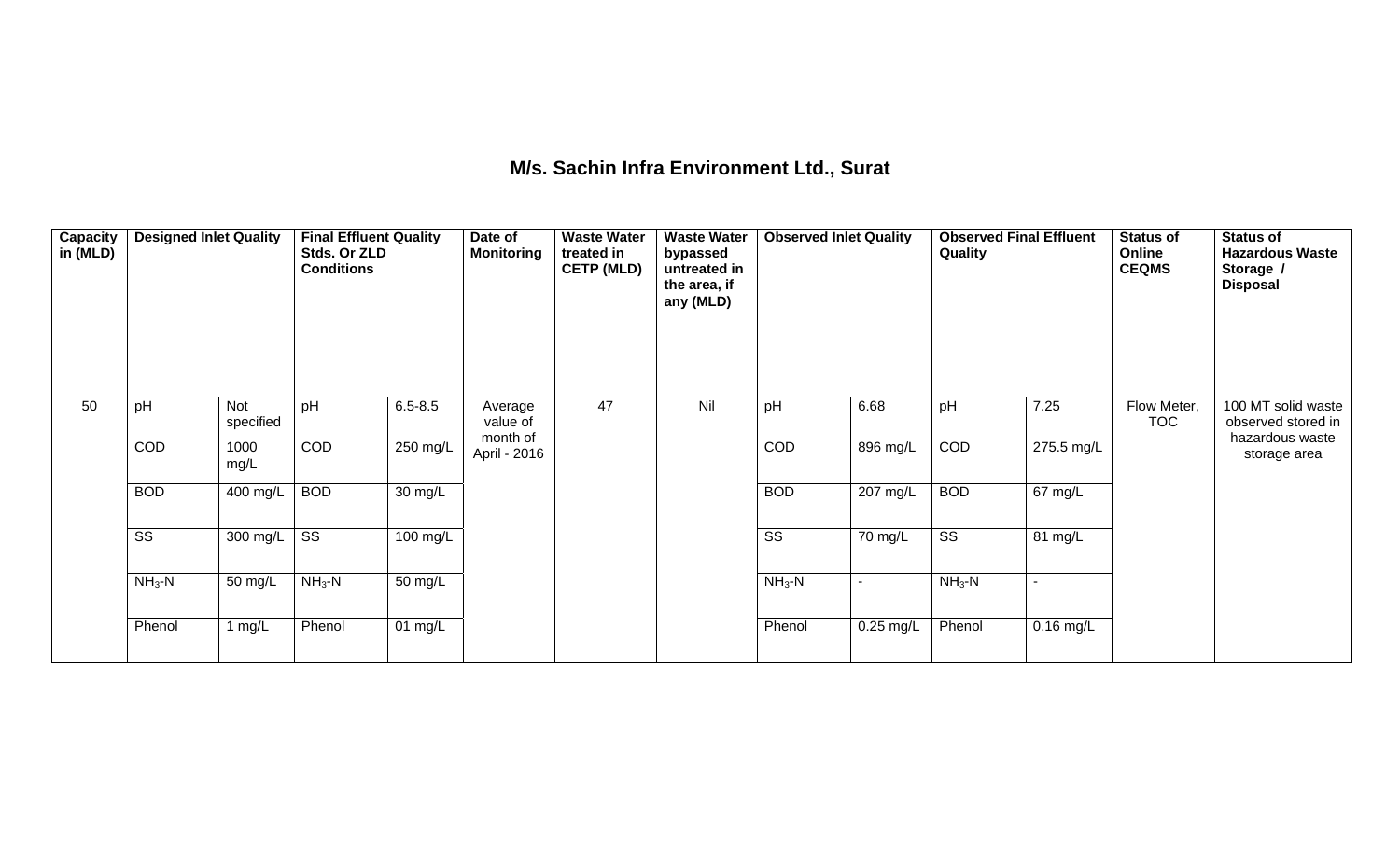## **M/s. Globe Enviro Care Ltd. [chemical units], Surat**

| Capacity<br>in (MLD) | <b>Designed Inlet Quality</b> |                          | <b>Final Effluent Quality</b><br>Stds. Or ZLD<br><b>Conditions</b> |                    | Date of<br><b>Monitoring</b>    | <b>Waste Water</b><br>treated in<br><b>CETP (MLD)</b> | <b>Waste Water</b><br>bypassed<br>untreated in<br>the area, if<br>any (MLD) | <b>Observed Inlet Quality</b> |                        | <b>Observed Final Effluent</b><br>Quality |           | <b>Status of</b><br>Online<br><b>CEQMS</b> | <b>Status of</b><br><b>Hazardous Waste</b><br>Storage /<br><b>Disposal</b> |
|----------------------|-------------------------------|--------------------------|--------------------------------------------------------------------|--------------------|---------------------------------|-------------------------------------------------------|-----------------------------------------------------------------------------|-------------------------------|------------------------|-------------------------------------------|-----------|--------------------------------------------|----------------------------------------------------------------------------|
| 0.50                 | pH                            | 6.5 to 8.5               | pH                                                                 | 6.5 to 8.5         | Average<br>value of<br>month of | 0.35                                                  | Nil                                                                         | pH                            | 6.87                   | pH                                        | 7.46      | Flow Meter,<br><b>TOC</b>                  | 11 MT solid<br>waste found                                                 |
|                      | COD                           | 4000<br>mg/L             | COD                                                                | 250 mg/L           | April - 2016                    |                                                       |                                                                             | COD                           | $\overline{2572}$ mg/L | COD                                       | 353 mg/L  |                                            | stored in<br>Hazardous waste<br>storage area.                              |
|                      | <b>BOD</b>                    | 1500<br>mg/L             | <b>BOD</b>                                                         | 30 mg/L            |                                 |                                                       |                                                                             | <b>BOD</b>                    | 805 mg/L               | <b>BOD</b>                                | 79 mg/L   |                                            | CETP has<br>disposed 19.86                                                 |
|                      | $\overline{\text{SS}}$        | 300 mg/L                 | $\overline{\text{SS}}$                                             | $100 \text{ mg/L}$ |                                 |                                                       |                                                                             | $\overline{\text{SS}}$        | 355 mg/L               | $\overline{\text{ss}}$                    | 219 mg/L  |                                            | MT of waste at<br>TSDF site of<br>SEPPL in the                             |
|                      | $NH3-N$                       |                          | $NH3 - N$                                                          | 50 mg/L            |                                 |                                                       |                                                                             | $NH3-N$                       | 546 mg/L               | $NH3$ -N                                  | 85.4 mg/L |                                            | month of March                                                             |
|                      | Phenol                        | $\overline{\phantom{a}}$ | Phenol                                                             | 1 $mg/L$           |                                 |                                                       |                                                                             | Phenol                        | 11.46<br>mg/L          | Phenol                                    | 1.18 mg/L |                                            |                                                                            |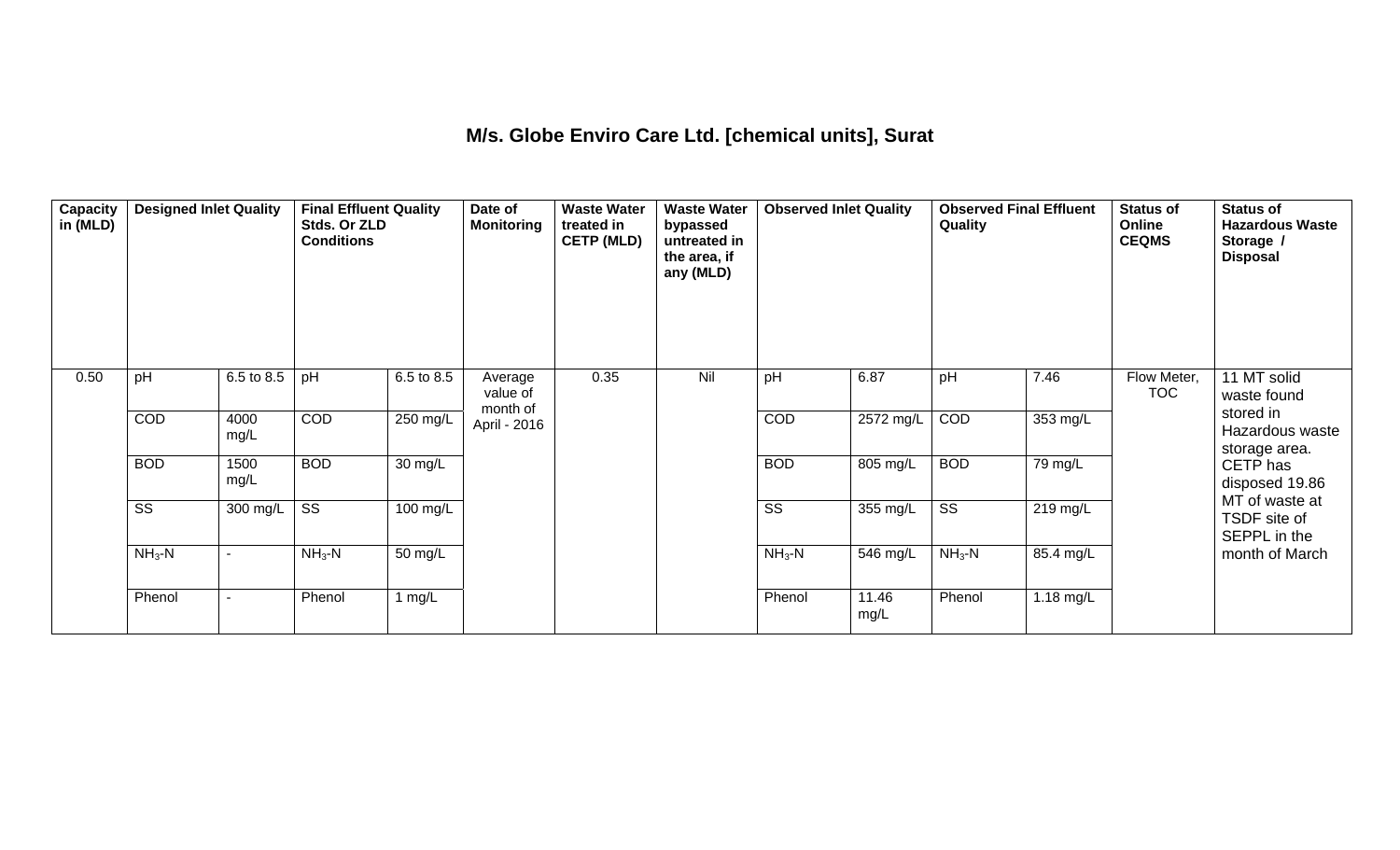## **M/s. Pandesara Infrastructure Ltd.,Surat**

| <b>Capacity</b><br>in (MLD) | <b>Designed Inlet Quality</b> |              | <b>Final Effluent Quality</b><br>Stds. Or ZLD<br><b>Conditions</b> |             | Date of<br><b>Monitoring</b>    | <b>Waste Water</b><br>treated in<br><b>CETP (MLD)</b> | <b>Waste Water</b><br>bypassed<br>untreated in<br>the area, if<br>any (MLD) | <b>Observed Inlet Quality</b> |             | Quality                | <b>Observed Final Effluent</b> | <b>Status of</b><br>Online<br><b>CEQMS</b> | <b>Status of</b><br><b>Hazardous Waste</b><br>Storage /<br><b>Disposal</b> |
|-----------------------------|-------------------------------|--------------|--------------------------------------------------------------------|-------------|---------------------------------|-------------------------------------------------------|-----------------------------------------------------------------------------|-------------------------------|-------------|------------------------|--------------------------------|--------------------------------------------|----------------------------------------------------------------------------|
| 100                         | pH                            | $6.5 - 8.5$  | pH                                                                 | $6.5 - 8.5$ | Average<br>value of<br>month of | 88                                                    | Nil                                                                         | pH                            | 6.85        | pH                     | 7.46                           | Flow Meter,<br><b>TOC</b>                  | 100 MT of ETP<br>sludge is stored in<br>storage area                       |
|                             | COD                           | 1000<br>mg/L | COD                                                                | 250 mg/L    | April - 2016                    |                                                       |                                                                             | COD                           | 1382 mg/L   | COD                    | 350 mg/L                       |                                            |                                                                            |
|                             | <b>BOD</b>                    | 400 mg/L     | <b>BOD</b>                                                         | 30 mg/L     |                                 |                                                       |                                                                             | <b>BOD</b>                    | 398 mg/L    | <b>BOD</b>             | 66 mg/L                        |                                            |                                                                            |
|                             | SS                            | 300 mg/L     | SS                                                                 | 100 mg/L    |                                 |                                                       |                                                                             | SS                            | 18 mg/L     | $\overline{\text{ss}}$ | 40 mg/L                        |                                            |                                                                            |
|                             | $NH3-N$                       | 50 mg/L      | $NH3-N$                                                            | 50 mg/L     |                                 |                                                       |                                                                             | $NH3-N$                       | 16.8 mg/L   | $NH3$ -N               | 11.2 mg/L                      |                                            |                                                                            |
|                             | Phenol                        | 01 mg/L      | Phenol                                                             | 01 $mg/L$   |                                 |                                                       |                                                                             | Phenol                        | $0.33$ mg/L | Phenol                 | $0.16$ mg/L                    |                                            |                                                                            |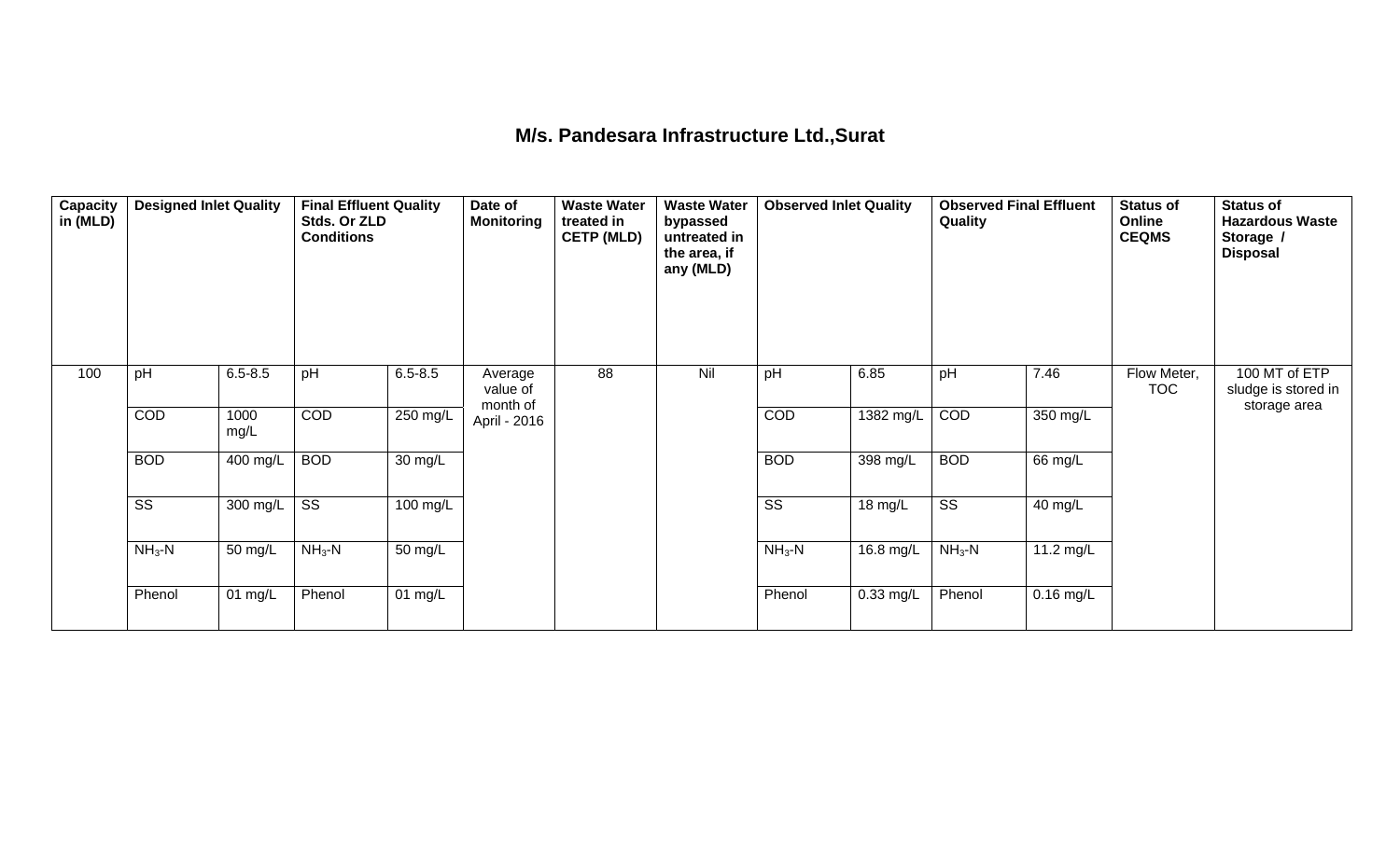## **M/s. Palsana Enviro Protection Ltd., (PEPL), Surat**

| Capacity<br>in (MLD) | <b>Designed Inlet Quality</b> |                | <b>Final Effluent Quality</b><br>Stds. Or ZLD<br><b>Conditions</b> |                      | Date of<br><b>Monitoring</b>    | <b>Waste Water</b><br>treated in<br><b>CETP (MLD)</b> | <b>Waste Water</b><br>bypassed<br>untreated in<br>the area, if<br>any (MLD) | <b>Observed Inlet Quality</b> |           | <b>Observed Final Effluent</b><br>Quality |                          | <b>Status of</b><br>Online<br><b>CEQMS</b> | <b>Status of</b><br><b>Hazardous Waste</b><br>Storage /<br><b>Disposal</b> |
|----------------------|-------------------------------|----------------|--------------------------------------------------------------------|----------------------|---------------------------------|-------------------------------------------------------|-----------------------------------------------------------------------------|-------------------------------|-----------|-------------------------------------------|--------------------------|--------------------------------------------|----------------------------------------------------------------------------|
| 100                  | pH                            | 6.5 to 8.5     | pH                                                                 | 6.5 to 8.5           | Average<br>value of<br>month of | 95                                                    | Nil                                                                         | pH                            | 7.65      | pH                                        | 7.69                     | pH, Flow<br>Meter, TOC                     | 1347.549 MT of<br>sludge stored                                            |
|                      | COD                           | 1000<br>mg/L   | COD                                                                | $250$ mg/L           | April - 2016                    |                                                       |                                                                             | COD                           | 893 mg/L  | COD                                       | 245 mg/L                 |                                            | near belt filter and<br>sludge thickener<br>area was                       |
|                      | <b>BOD</b>                    | 400 mg/L       | <b>BOD</b>                                                         | $\overline{30}$ mg/L |                                 |                                                       |                                                                             | <b>BOD</b>                    | 335 mg/L  | <b>BOD</b>                                | 59 mg/L                  |                                            | observed                                                                   |
|                      | $\overline{\text{ss}}$        | 300 mg/L       | $\overline{\text{SS}}$                                             | $100 \text{ mg/L}$   |                                 |                                                       |                                                                             | $\overline{\text{ss}}$        | 246 mg/L  | $\overline{\text{ss}}$                    | 126 mg/L                 |                                            |                                                                            |
|                      | $NH3-N$                       | $\blacksquare$ | $NH3-N$                                                            | 50 mg/L              |                                 |                                                       |                                                                             | $NH3-N$                       | $\sim$    | $NH3-N$                                   | $\overline{\phantom{a}}$ |                                            |                                                                            |
|                      | Phenol                        | $\blacksquare$ | Phenol                                                             | 1 $mg/L$             |                                 |                                                       |                                                                             | Phenol                        | 0.69 mg/L | Phenol                                    | 1.10 mg/L                |                                            |                                                                            |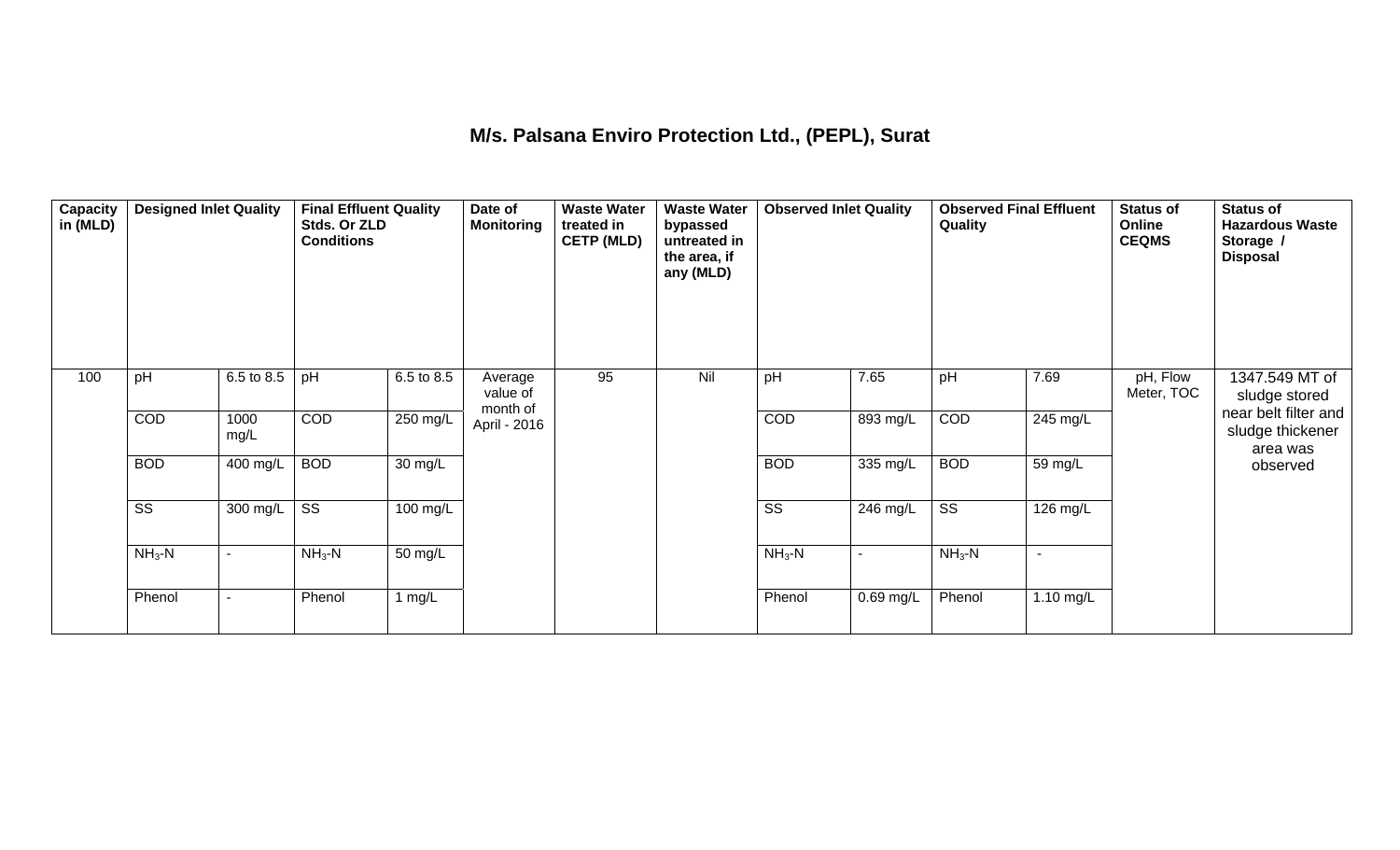## **M/s. New Palsana Industrial Co. Op. Society Ltd., Surat**

| Capacity<br>in (MLD) | <b>Designed Inlet Quality</b> |                  | <b>Final Effluent Quality</b><br>Stds. Or ZLD<br><b>Conditions</b> |                      | Date of<br><b>Monitoring</b>    | <b>Waste Water</b><br>treated in<br><b>CETP (MLD)</b> | <b>Waste Water</b><br>bypassed<br>untreated in<br>the area, if<br>any (MLD) | <b>Observed Inlet Quality</b> |                        | <b>Observed Final Effluent</b><br>Quality |             | <b>Status of</b><br>Online<br><b>CEQMS</b> | <b>Status of</b><br><b>Hazardous Waste</b><br>Storage /<br><b>Disposal</b> |
|----------------------|-------------------------------|------------------|--------------------------------------------------------------------|----------------------|---------------------------------|-------------------------------------------------------|-----------------------------------------------------------------------------|-------------------------------|------------------------|-------------------------------------------|-------------|--------------------------------------------|----------------------------------------------------------------------------|
| 45                   | pH                            | $6.5 - 8.5$      | pH                                                                 | $6.5 - 8.5$          | Average<br>value of<br>month of | 22                                                    | Nil                                                                         | pH                            | 7.18                   | pH                                        | 7.85        | $\blacksquare$                             | 50 MT of ETP<br>sludge is stored in<br>storage area                        |
|                      | <b>COD</b>                    | 1000<br>mg/L     | COD                                                                | 100 mg/L             | April - 2016                    |                                                       |                                                                             | COD                           | 1631 mg/L              | COD                                       | 362 mg/L    |                                            |                                                                            |
|                      | <b>BOD</b>                    | 400 mg/L         | <b>BOD</b>                                                         | $\overline{30}$ mg/L |                                 |                                                       |                                                                             | <b>BOD</b>                    | 548 mg/L               | <b>BOD</b>                                | 50 mg/L     |                                            |                                                                            |
|                      | $\overline{\text{SS}}$        | 300 mg/L $\vert$ | $\overline{\text{SS}}$                                             | $\overline{60}$ mg/L |                                 |                                                       |                                                                             | $\overline{\text{SS}}$        | $\overline{14}$ 2 mg/L | $\overline{\text{SS}}$                    | 38 mg/L     |                                            |                                                                            |
|                      | $NH3-N$                       | 50 mg/L          | $NH3-N$                                                            | 50 mg/L              |                                 |                                                       |                                                                             | $NH3-N$                       |                        | $NH3-N$                                   |             |                                            |                                                                            |
|                      | Phenolic<br>Compounds         | 1 $mg/L$         | Phenolic<br>Compounds                                              | 1 $mg/L$             |                                 |                                                       |                                                                             | Phenolic<br>Compounds         | $0.37$ mg/L            | Phenolic<br>Compounds                     | $0.12$ mg/L |                                            |                                                                            |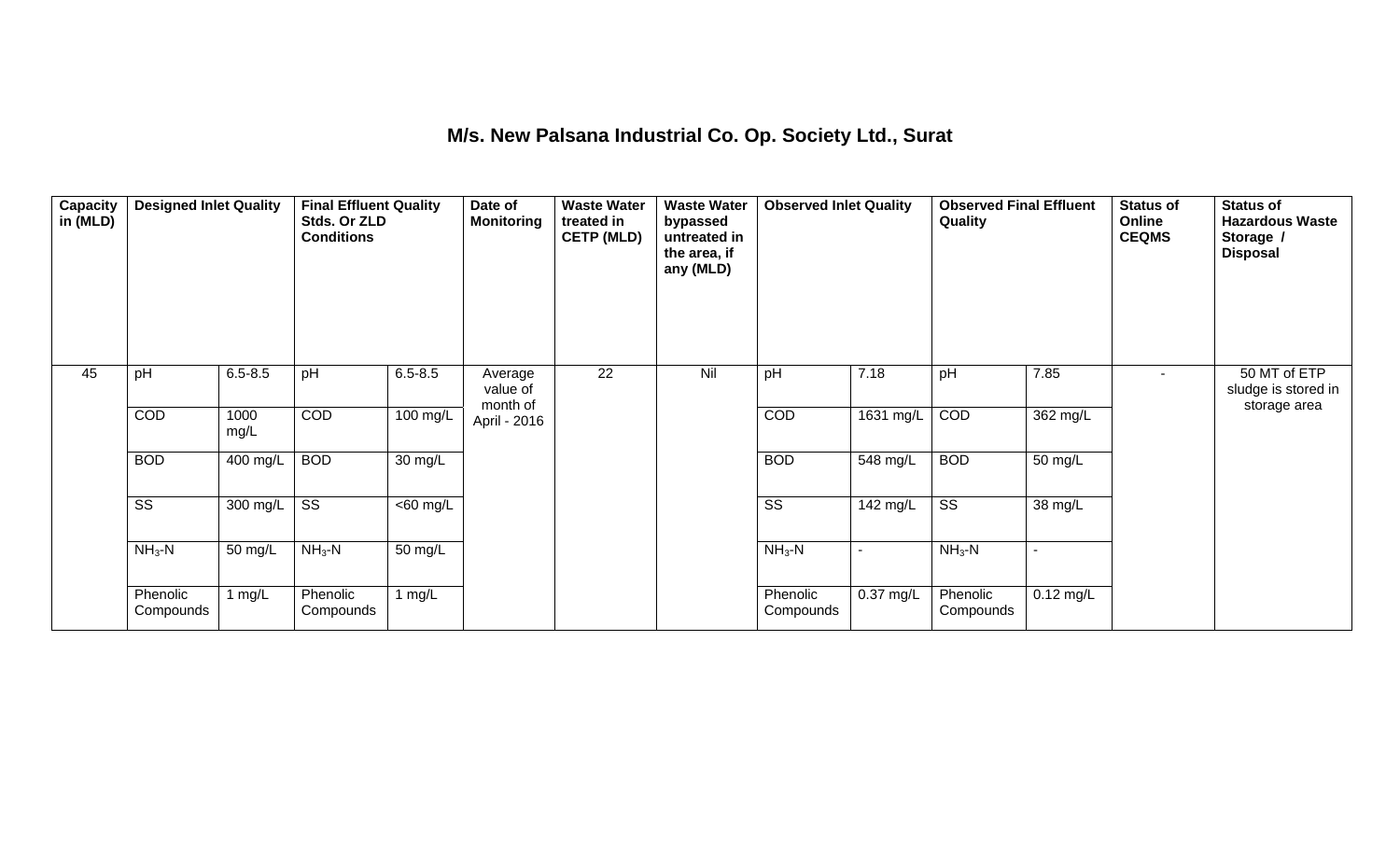## **M/s. Gujarat Eco Textile Park Pvt Ltd, Surat**

| Capacity<br>in (MLD) | <b>Designed Inlet Quality</b> |                         | <b>Final Effluent Quality</b><br>Stds. Or ZLD<br><b>Conditions</b> |                   | Date of<br><b>Monitoring</b>    | <b>Waste Water</b><br>treated in<br><b>CETP (MLD)</b> | <b>Waste Water</b><br>bypassed<br>untreated in<br>the area, if<br>any (MLD) | <b>Observed Inlet Quality</b> |                       | <b>Observed Final Effluent</b><br>Quality |             | <b>Status of</b><br>Online<br><b>CEQMS</b> | <b>Status of</b><br><b>Hazardous Waste</b><br>Storage /<br><b>Disposal</b> |
|----------------------|-------------------------------|-------------------------|--------------------------------------------------------------------|-------------------|---------------------------------|-------------------------------------------------------|-----------------------------------------------------------------------------|-------------------------------|-----------------------|-------------------------------------------|-------------|--------------------------------------------|----------------------------------------------------------------------------|
| 60                   | pH                            | <b>Not</b><br>specified | pH                                                                 | 6.5 to 8.5        | Average<br>value of<br>month of | 35                                                    | Nil                                                                         | pH                            | 7.26                  | pH                                        | 7.55        | pH, Flow<br>Meter, COD<br>Meter            | In March 2016,<br>about 37 MT ETP                                          |
|                      | <b>COD</b>                    |                         | COD                                                                | 100 mg/L          | April - 2016                    |                                                       |                                                                             | COD                           | $957 \text{ mg/L}$    | COD                                       | 190 mg/L    | including<br><b>TOC</b>                    | sludge was<br>disposed to<br>SEPPL, Bhachau.                               |
|                      | <b>BOD</b>                    |                         | <b>BOD</b>                                                         | $30 \text{ mg/L}$ |                                 |                                                       |                                                                             | <b>BOD</b>                    | $\overline{325}$ mg/L | <b>BOD</b>                                | 43 mg/L     |                                            | About 100 MT                                                               |
|                      | $\overline{\text{SS}}$        |                         | SS                                                                 | $60$ mg/L         |                                 |                                                       |                                                                             | $\overline{\text{SS}}$        | 108 mg/L              | $\overline{\text{ss}}$                    | 28 mg/L     |                                            | solid waste is<br>observed stored<br>in Hazardous                          |
|                      | $NH3-N$                       |                         | $NH3$ -N                                                           | 50 mg/L           |                                 |                                                       |                                                                             | $NH3-N$                       |                       | $NH3$ -N                                  |             |                                            | Waste storage<br>area.                                                     |
|                      | Phenolic<br>Compounds         |                         | Phenolic<br>Compounds                                              | 1 $mg/L$          |                                 |                                                       |                                                                             | Phenolic<br>Compounds         | $0.33$ mg/L           | Phenolic<br>Compounds                     | $0.04$ mg/L |                                            |                                                                            |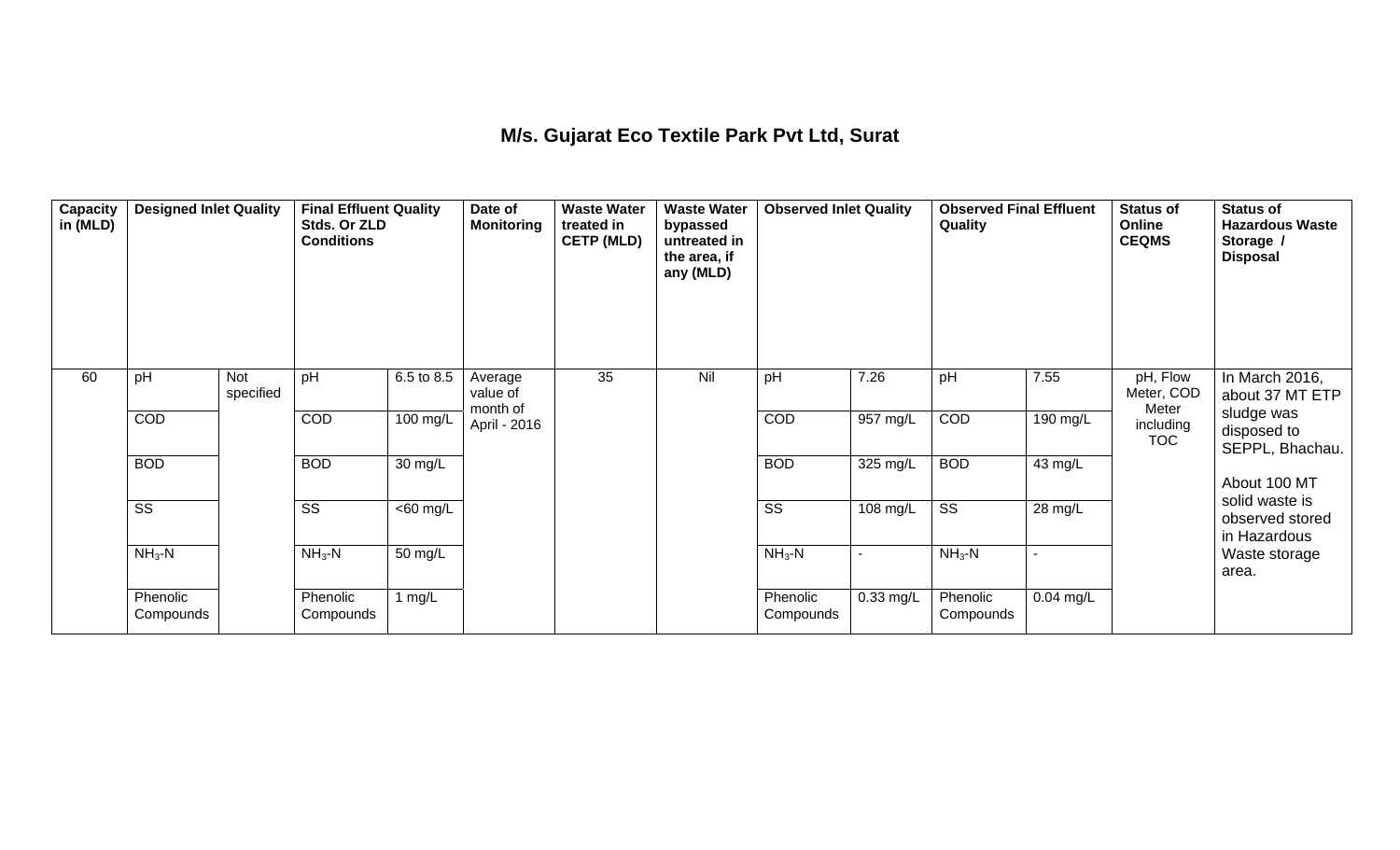#### **M/s. Fairdeal Textile Parks Pvt. Ltd, Surat**

| Capacity<br>in (MLD) | <b>Designed Inlet Quality</b> |                  | <b>Final Effluent Quality</b><br>Stds. Or ZLD<br><b>Conditions</b> |                      | Date of<br><b>Monitoring</b>    | <b>Waste Water</b><br>treated in<br><b>CETP (MLD)</b> | <b>Waste Water</b><br>bypassed<br>untreated in<br>the area, if<br>any (MLD) | <b>Observed Inlet Quality</b> |                | <b>Observed Final Effluent</b><br>Quality |                | <b>Status of</b><br>Online<br><b>CEQMS</b> | <b>Status of</b><br><b>Hazardous Waste</b><br>Storage /<br><b>Disposal</b> |
|----------------------|-------------------------------|------------------|--------------------------------------------------------------------|----------------------|---------------------------------|-------------------------------------------------------|-----------------------------------------------------------------------------|-------------------------------|----------------|-------------------------------------------|----------------|--------------------------------------------|----------------------------------------------------------------------------|
| 2.25                 | pH                            | Not<br>specified | pH                                                                 | 6.5 to 8.5           | Average<br>value of<br>month of |                                                       | Nil                                                                         | pH                            | 7.20           | pH                                        | 7.18           | $\sim$                                     | About 4.31 MT<br>ETP Sludge was                                            |
|                      | COD                           |                  | COD                                                                | 100 mg/L             | April - 2016                    |                                                       |                                                                             | COD                           | 400 mg/L       | COD                                       | 107 mg/L       |                                            | stored in provided<br>sludge area                                          |
|                      | <b>BOD</b>                    |                  | <b>BOD</b>                                                         | $\overline{30}$ mg/L |                                 |                                                       |                                                                             | <b>BOD</b>                    | 105 mg/L       | <b>BOD</b>                                | 28 mg/L        |                                            |                                                                            |
|                      | $\overline{\text{ss}}$        |                  | $\overline{\text{SS}}$                                             | $<$ 60 mg/L          |                                 |                                                       |                                                                             | $\overline{\text{ss}}$        | 30 mg/L        | $\overline{\text{ss}}$                    | 10 mg/L        |                                            |                                                                            |
|                      | $NH3-N$                       |                  | $NH3-N$                                                            | 50 mg/L              |                                 |                                                       |                                                                             | $NH3-N$                       | $\blacksquare$ | $NH3-N$                                   | $\blacksquare$ |                                            |                                                                            |
|                      | Phenolic<br>Compounds         |                  | Phenolic<br>Compounds                                              | 1 $mg/L$             |                                 |                                                       |                                                                             | Phenolic<br>Compounds         | $0.12$ mg/L    | Phenolic<br>Compounds                     | <b>BDL</b>     |                                            |                                                                            |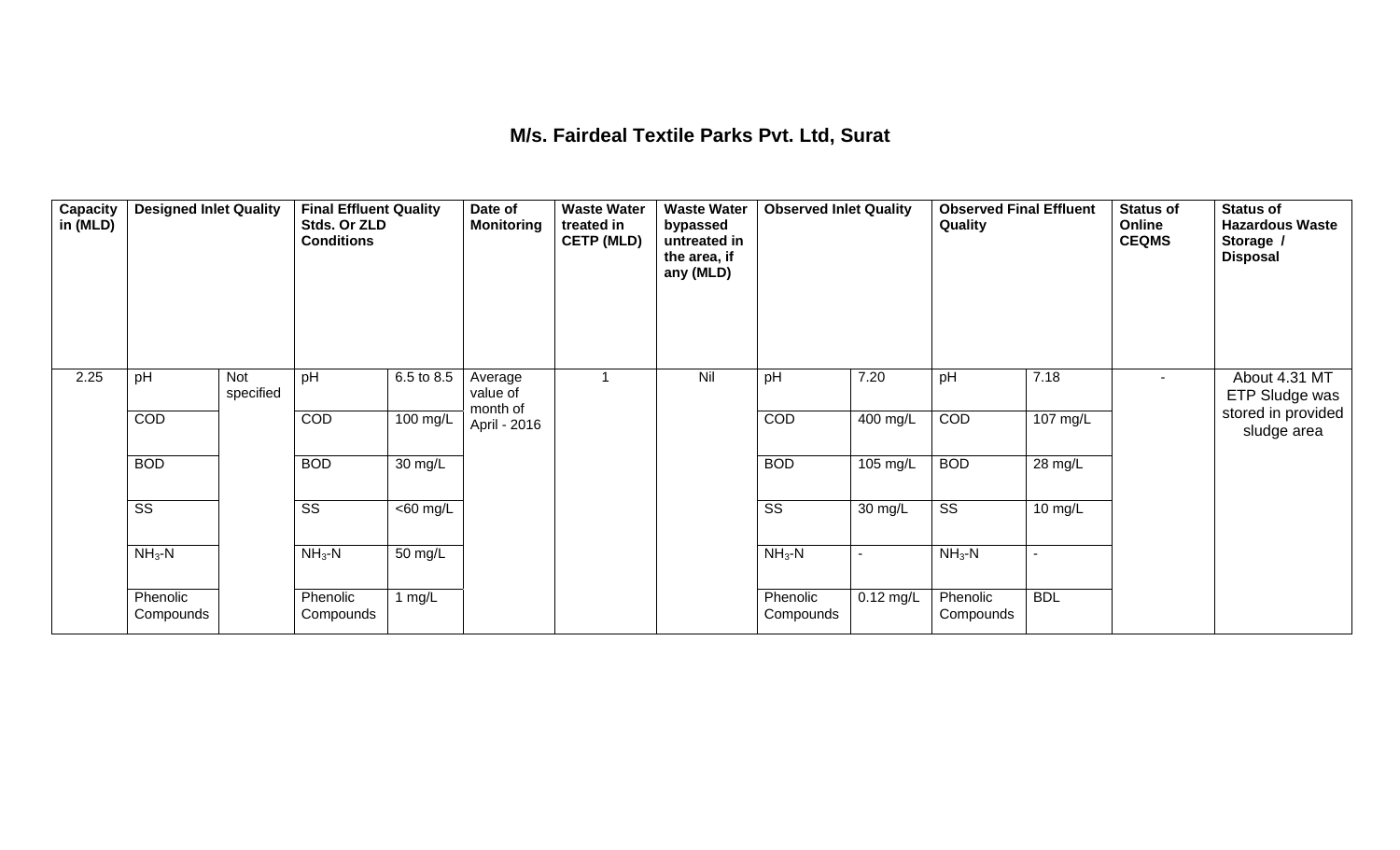# **M/s. Panoli Enviro Technology Ltd., Bharuch**

| Capacity<br>in (MLD) | <b>Designed Inlet Quality</b> |                  | <b>Final Effluent Quality</b><br>Stds. Or ZLD<br><b>Conditions</b> |                       | Date of<br><b>Monitoring</b>    | <b>Waste Water</b><br>treated in<br><b>CETP (MLD)</b> | <b>Waste Water</b><br>bypassed<br>untreated in<br>the area, if<br>any (MLD) | <b>Observed Inlet Quality</b> |             | <b>Observed Final Effluent</b><br>Quality |                        | <b>Status of</b><br>Online<br><b>CEQMS</b> | <b>Status of</b><br><b>Hazardous Waste</b><br>Storage /<br><b>Disposal</b> |
|----------------------|-------------------------------|------------------|--------------------------------------------------------------------|-----------------------|---------------------------------|-------------------------------------------------------|-----------------------------------------------------------------------------|-------------------------------|-------------|-------------------------------------------|------------------------|--------------------------------------------|----------------------------------------------------------------------------|
| $\overline{1}$       | pH                            | Not<br>Specified | pH                                                                 | $5.5 - 8.5$           | Average<br>value of<br>month of | 0.35                                                  | Nil                                                                         | pH                            | 7.41        | pH                                        | 7.69                   | pH, Flow<br>Meter, TOC                     | Stock of sludge<br>about 150 MT                                            |
|                      | COD                           |                  | COD                                                                | $\overline{100}$ mg/L | April - 2016                    |                                                       |                                                                             | COD                           | $2776$ mg/L | COD                                       | 589 mg/L               |                                            | found store within<br>the premises                                         |
|                      | <b>BOD</b>                    |                  | <b>BOD</b>                                                         | 30 mg/L               |                                 |                                                       |                                                                             | <b>BOD</b>                    | 720 mg/L    | <b>BOD</b>                                | 123 mg/L               |                                            |                                                                            |
|                      | $\overline{\text{ss}}$        |                  | $\overline{\text{SS}}$                                             | 100 mg/L              |                                 |                                                       |                                                                             | $\overline{\text{ss}}$        | 40 mg/L     | $\overline{\text{ss}}$                    | 30 mg/L                |                                            |                                                                            |
|                      | $NH3-N$                       |                  | $NH3 - N$                                                          | $\overline{50}$ mg/L  |                                 |                                                       |                                                                             | $NH3-N$                       | 25.2 mg/L   | $NH3-N$                                   | $\overline{22.4}$ mg/L |                                            |                                                                            |
|                      | Phenol                        |                  | Phenol                                                             | 1 mg/L                |                                 |                                                       |                                                                             | Phenol                        | $0.29$ mg/L | Phenol                                    | $0.25$ mg/L            |                                            |                                                                            |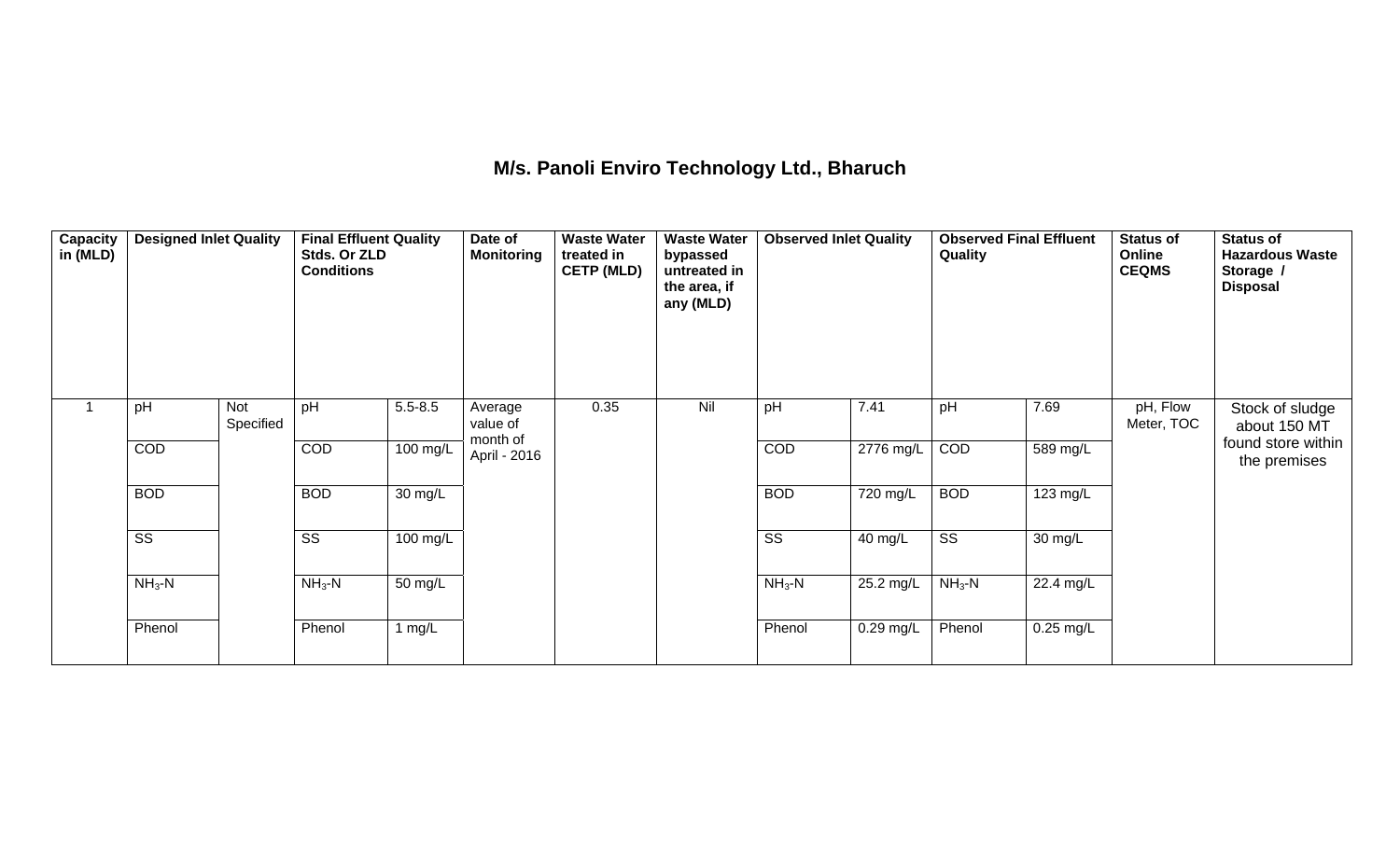## **M/s. Enviro Technology Ltd., Bharuch**

| Capacity<br>in (MLD) | <b>Designed Inlet Quality</b>        |                  | <b>Final Effluent Quality</b><br>Stds. Or ZLD<br><b>Conditions</b> |                   | Date of<br><b>Monitoring</b>    | <b>Waste Water</b><br>treated in<br><b>CETP (MLD)</b> | <b>Waste Water</b><br>bypassed<br>untreated in<br>the area, if<br>any (MLD) | <b>Observed Inlet Quality</b> |           | <b>Observed Final Effluent</b><br>Quality |             | <b>Status of</b><br>Online<br><b>CEQMS</b> | <b>Status of</b><br><b>Hazardous Waste</b><br>Storage /<br><b>Disposal</b> |
|----------------------|--------------------------------------|------------------|--------------------------------------------------------------------|-------------------|---------------------------------|-------------------------------------------------------|-----------------------------------------------------------------------------|-------------------------------|-----------|-------------------------------------------|-------------|--------------------------------------------|----------------------------------------------------------------------------|
| 1.8                  | pH                                   | Not<br>Specified | pH                                                                 | $5.5 - 8.5$       | Average<br>value of<br>month of | 1.10                                                  | Nil                                                                         | pH                            | <1        | pH                                        | 6.84        | $\blacksquare$                             | About 631.666 MT<br>sludge was<br>disposed in to                           |
|                      | COD                                  |                  | COD                                                                | 100 mg/L          | April - 2016                    |                                                       |                                                                             | COD                           | 2501 mg/L | COD                                       | 692 mg/L    |                                            | <b>TSDF BEIL</b>                                                           |
|                      | BOD(3)<br>days at<br>$27^{\circ}$ C) |                  | BOD(3)<br>days at<br>$27^{\circ}$ C)                               | $30 \text{ mg/L}$ |                                 |                                                       |                                                                             | BOD(3)<br>days at             | 744 mg/L  | BOD(3)<br>days at<br>$27^{\circ}$ C)      | 39 mg/L     |                                            |                                                                            |
|                      | $\overline{\text{SS}}$               |                  | $\overline{\text{ss}}$                                             | 100 mg/L          |                                 |                                                       |                                                                             | $\frac{27^6C}{SS}$            | 128 mg/L  | $\overline{\text{ss}}$                    | 56 mg/L     |                                            |                                                                            |
|                      | $NH3$ -N                             |                  | $NH3-N$                                                            | 50 mg/L           |                                 |                                                       |                                                                             | $NH3-N$                       | 28 mg/L   | $NH3-N$                                   | 11.3 mg/L   |                                            |                                                                            |
|                      | Phenolic<br>Compounds                |                  | Phenolic<br>Compounds                                              | 1 mg/L            |                                 |                                                       |                                                                             | Phenolic<br>Compounds         | 9.21 mg/L | Phenolic<br>Compounds                     | $0.41$ mg/L |                                            |                                                                            |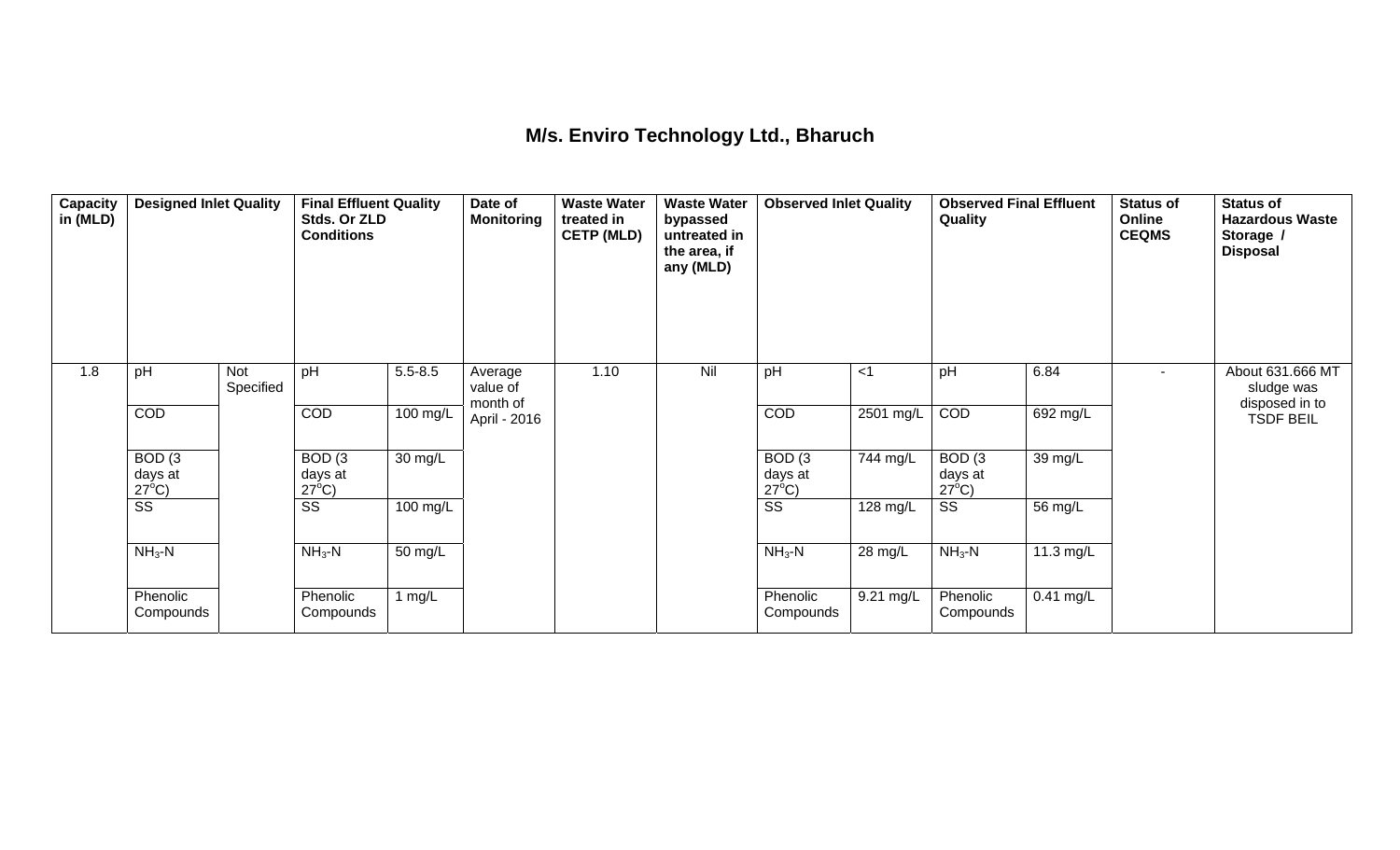#### **M/s. Narmada Clean Tech Ld., (Bharuch Eco-Aqua Infrastructure Ltd.,)(BEAIL), Ankleshwar**

| Capacity<br>in (MLD) | <b>Designed Inlet Quality</b> |                  | <b>Final Effluent Quality</b><br>Stds. Or ZLD<br><b>Conditions</b> |            | Date of<br><b>Monitoring</b>    | <b>Waste Water</b><br>treated in<br><b>CETP (MLD)</b> | <b>Waste Water</b><br>bypassed<br>untreated in<br>the area, if<br>any (MLD) | <b>Observed Inlet Quality</b> |                | <b>Observed Final Effluent</b><br>Quality |                       | <b>Status of</b><br>Online<br><b>CEQMS</b> | <b>Status of</b><br><b>Hazardous Waste</b><br>Storage /<br><b>Disposal</b> |
|----------------------|-------------------------------|------------------|--------------------------------------------------------------------|------------|---------------------------------|-------------------------------------------------------|-----------------------------------------------------------------------------|-------------------------------|----------------|-------------------------------------------|-----------------------|--------------------------------------------|----------------------------------------------------------------------------|
| 60                   | pH                            | Not<br>Specified | pH                                                                 | $6-9$      | Average<br>value of<br>month of | 40                                                    | Nil                                                                         | pH                            | 7.75           | pH                                        | 7.78                  | pH, Flow<br>Meter, TOC                     | 5000 MT of sludge /<br>slurry was found<br>stored in Battery               |
|                      | <b>COD</b>                    |                  | COD                                                                | $500$ mg/L | April - 2016                    |                                                       |                                                                             | COD                           | 1260.5<br>mg/L | COD                                       | $\overline{72}3$ mg/L |                                            | More than 1500<br>MT of sludge is                                          |
|                      | <b>BOD</b>                    |                  | <b>BOD</b>                                                         | 100 mg/L   |                                 |                                                       |                                                                             | <b>BOD</b>                    | 369 mg/L       | <b>BOD</b>                                | 111.5 mg/L            |                                            | also found stored<br>in sludge storage                                     |
|                      | $\overline{\text{ss}}$        |                  | $\overline{\text{SS}}$                                             | 100 mg/L   |                                 |                                                       |                                                                             | $\overline{\text{ss}}$        | 257 mg/L       | $\overline{\text{ss}}$                    | 75 mg/L               |                                            | yard and about<br>150 MT of sludge<br>found stored on                      |
|                      | $NH3-N$                       |                  | $NH3-N$                                                            | 50 mg/L    |                                 |                                                       |                                                                             | $NH3-N$                       | 480.56<br>mg/L | $NH3-N$                                   | $299.1$ mg/L          |                                            | open sludge<br>drying platforms                                            |
|                      | Phenolic<br>Compounds         |                  | Phenolic<br>Compounds                                              | 5 mg/L     |                                 |                                                       |                                                                             | Phenolic<br>Compounds         | 4.64 mg/L      | Phenolic<br>Compounds                     | $0.36$ mg/L           |                                            |                                                                            |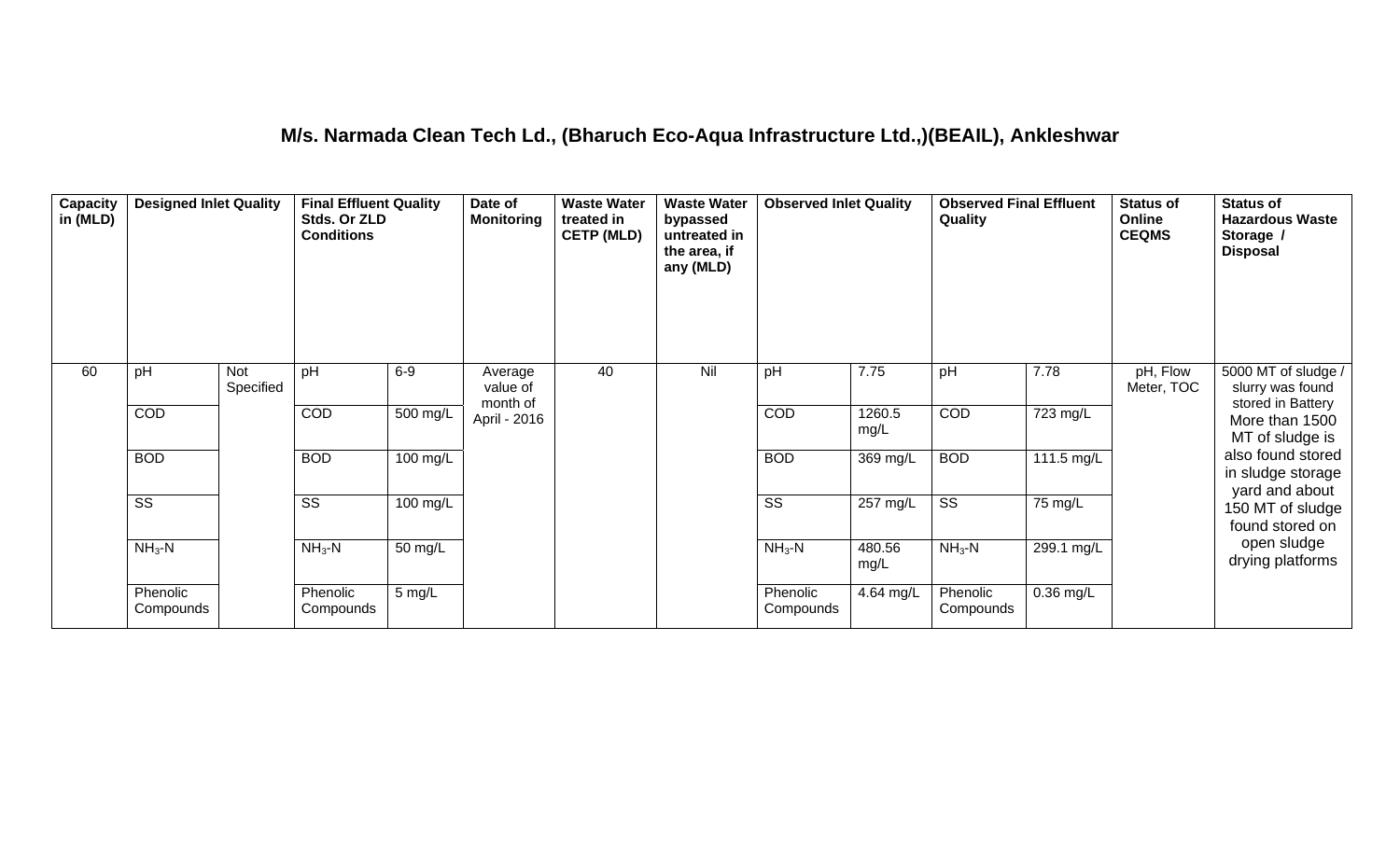## **M/s. Nandesari Industrial Association (CETP), Vadodara**

| <b>Capacity</b><br>in (MLD) | <b>Designed Inlet Quality</b> |              | <b>Final Effluent Quality</b><br>Stds. Or ZLD<br><b>Conditions</b> |            | Date of<br><b>Monitoring</b>    | <b>Waste Water</b><br>treated in<br><b>CETP (MLD)</b> | <b>Waste Water</b><br>bypassed<br>untreated in<br>the area, if<br>any (MLD) | <b>Observed Inlet Quality</b> |               | <b>Observed Final Effluent</b><br>Quality |                       | Status of<br>Online<br><b>CEQMS</b> | <b>Status of</b><br><b>Hazardous Waste</b><br>Storage /<br><b>Disposal</b> |
|-----------------------------|-------------------------------|--------------|--------------------------------------------------------------------|------------|---------------------------------|-------------------------------------------------------|-----------------------------------------------------------------------------|-------------------------------|---------------|-------------------------------------------|-----------------------|-------------------------------------|----------------------------------------------------------------------------|
| 6.80                        | pH                            | 5 to 9       | pH                                                                 | 6.5 to 8.5 | Average<br>value of<br>month of | 4.80                                                  | Nil                                                                         | pH                            | 7.44          | pH                                        | 7.18                  | Flow Meter,<br><b>COD</b>           | 73.7 MT sludge<br>sent to NECL,                                            |
|                             | COD                           | 2000<br>mg/L | COD                                                                | $250$ mg/L | April - 2016                    |                                                       |                                                                             | COD                           | 686 mg/L      | COD                                       | $\overline{471}$ mg/L |                                     | Nandesari                                                                  |
|                             | <b>BOD</b>                    | 500 mg/L     | <b>BOD</b>                                                         | 100 mg/L   |                                 |                                                       |                                                                             | <b>BOD</b>                    | 318 mg/L      | <b>BOD</b>                                | $214$ mg/L            |                                     |                                                                            |
|                             | $\overline{\text{ss}}$        | 600 mg/L     | $\overline{\text{SS}}$                                             | 100 mg/L   |                                 |                                                       |                                                                             | $\overline{\text{ss}}$        | 412 mg/L      | $\overline{\text{ss}}$                    | 762 mg/L              |                                     |                                                                            |
|                             | $NH3-N$                       | 50 mg/L      | $NH3 - N$                                                          | 50 mg/L    |                                 |                                                       |                                                                             | $NH3-N$                       | 97.44<br>mg/L | $NH3-N$                                   | $2.52 \text{ mg/L}$   |                                     |                                                                            |
|                             | Phenol                        | $5$ mg/L     | Phenol                                                             | 1 mg/ $L$  |                                 |                                                       |                                                                             | Phenol                        | 0.296<br>mg/L | Phenol                                    | 0.192 mg/L            |                                     |                                                                            |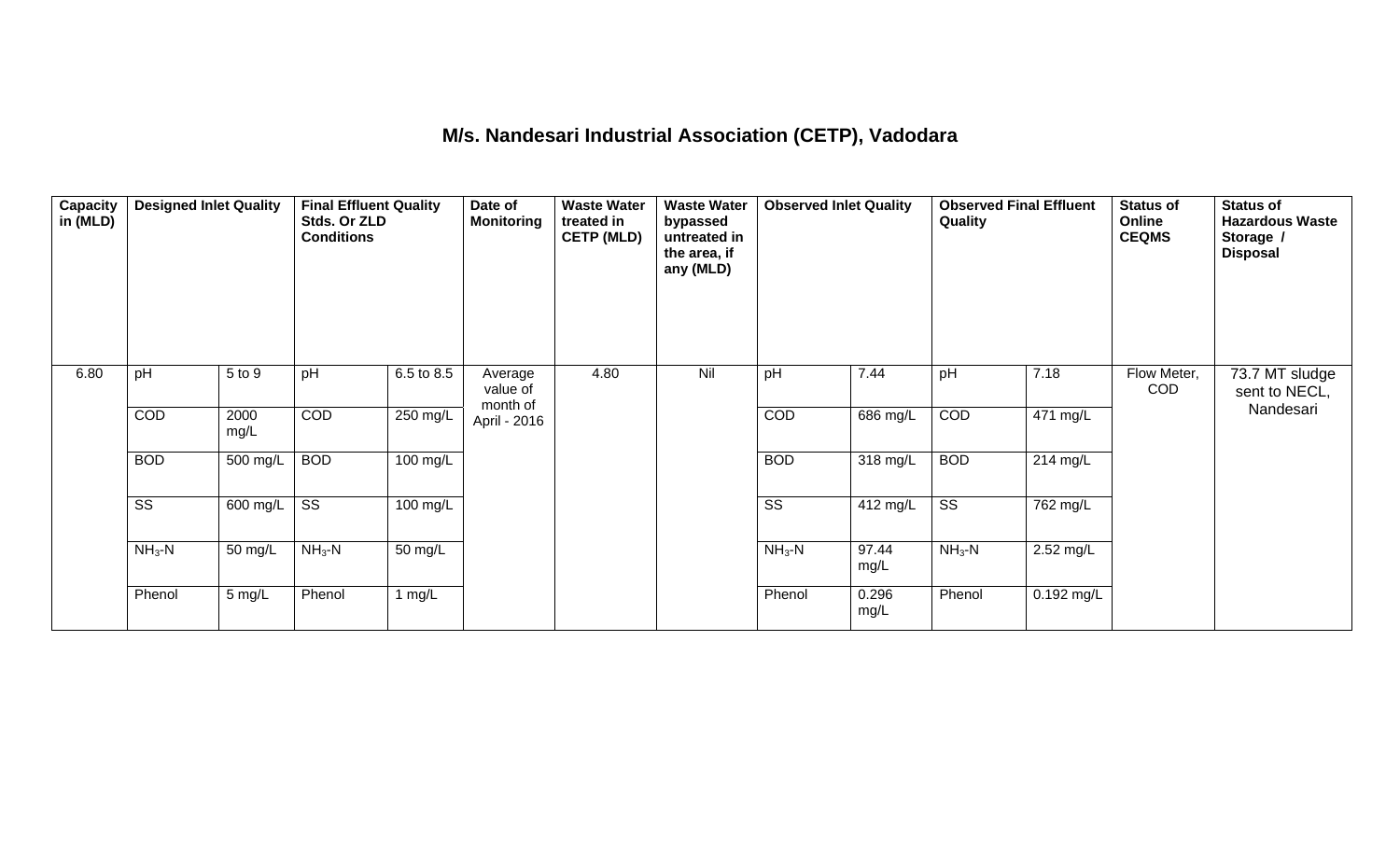#### **M/s. Enviro Infrastructure Co. Ltd., Vadodara**

| Capacity<br>in (MLD) | <b>Designed Inlet Quality</b> |              | <b>Final Effluent Quality</b><br>Stds. Or ZLD<br><b>Conditions</b> |            | Date of<br><b>Monitoring</b>    | <b>Waste Water</b><br>treated in<br><b>CETP (MLD)</b> | <b>Waste Water</b><br>bypassed<br>untreated in<br>the area, if<br>any (MLD) | <b>Observed Inlet Quality</b> |               | Quality                | <b>Observed Final Effluent</b> | <b>Status of</b><br>Online<br><b>CEQMS</b> | <b>Status of</b><br><b>Hazardous Waste</b><br>Storage /<br><b>Disposal</b> |
|----------------------|-------------------------------|--------------|--------------------------------------------------------------------|------------|---------------------------------|-------------------------------------------------------|-----------------------------------------------------------------------------|-------------------------------|---------------|------------------------|--------------------------------|--------------------------------------------|----------------------------------------------------------------------------|
| 4.50                 | pH                            | 5 to 9       | pH                                                                 | 6.5 to 8.5 | Average<br>value of<br>month of | 1.50                                                  | Nil                                                                         | pH                            | 7.12          | pH                     | 7.76                           | pH, Flow<br>Meter, TOC<br>and Total        | 107.52 MT sludge<br>disposed                                               |
|                      | COD                           | 2000<br>mg/L | COD                                                                | 250 mg/L   | April - 2016                    |                                                       |                                                                             | COD                           | $206$ mg/L    | COD                    | $\overline{92}$ mg/L           | Nitrogen                                   |                                                                            |
|                      | <b>BOD</b>                    | 500 mg/L     | <b>BOD</b>                                                         | 100 mg/L   |                                 |                                                       |                                                                             | <b>BOD</b>                    | 60 mg/L       | <b>BOD</b>             | 28 mg/L                        |                                            |                                                                            |
|                      | $\overline{\text{SS}}$        | 600 mg/L     | $\overline{\text{SS}}$                                             | 100 mg/L   |                                 |                                                       |                                                                             | $\overline{\text{SS}}$        | 348 mg/L      | $\overline{\text{ss}}$ | 292 mg/L                       |                                            |                                                                            |
|                      | $NH3-N$                       | 50 mg/L      | $NH3-N$                                                            | 50 mg/L    |                                 |                                                       |                                                                             | $NH3-N$                       | 8.4 mg/L      | $NH3-N$                | 25.76<br>mg/L                  |                                            |                                                                            |
|                      | Phenol                        | 5 mg/L       | Phenol                                                             | 1 $mg/L$   |                                 |                                                       |                                                                             | Phenol                        | 0.136<br>mg/L | Phenol                 | 0.208 mg/L                     |                                            |                                                                            |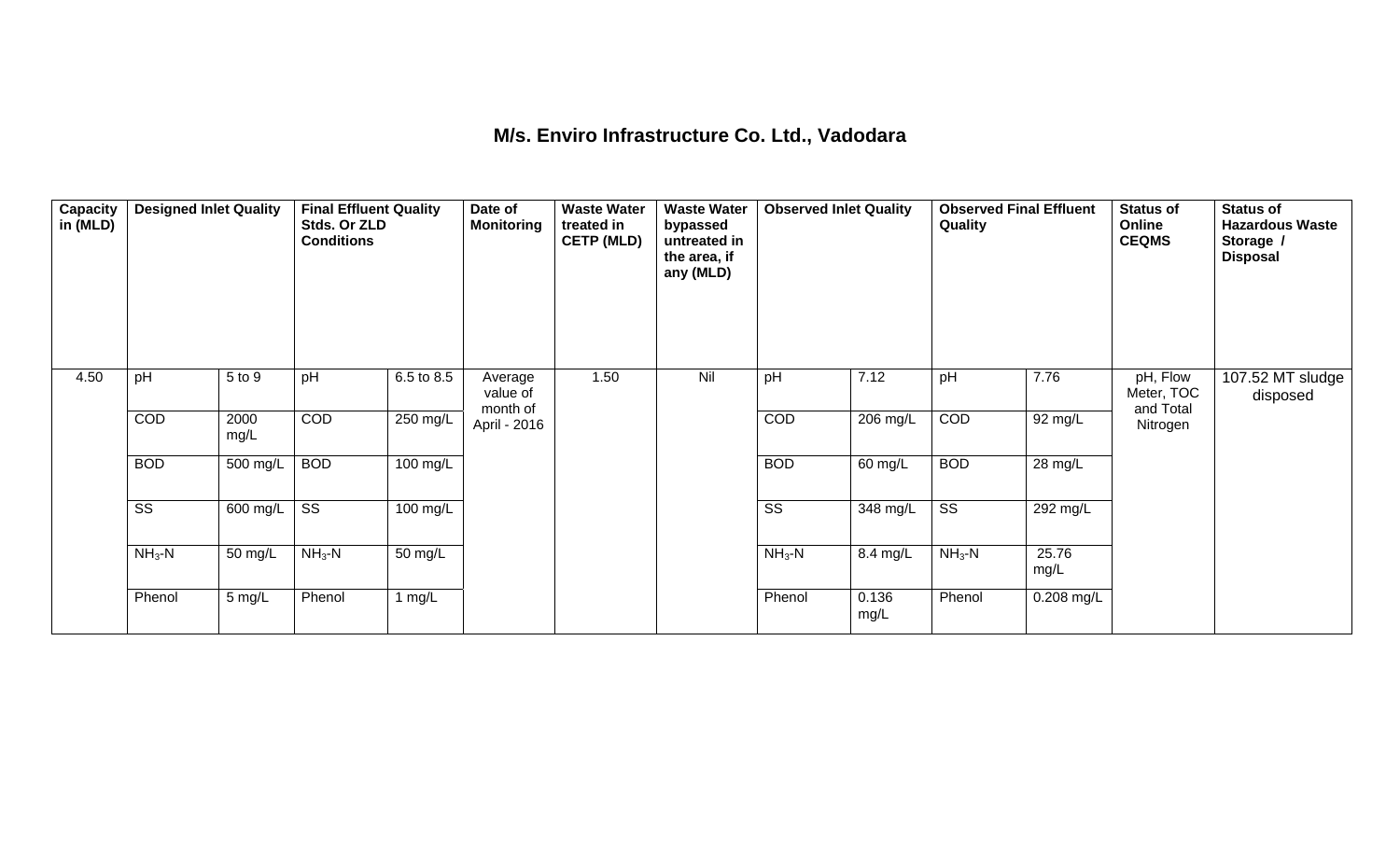# **M/s. Naroda Enviro Project Ltd., Ahmedabad**

| Capacity<br>in (MLD) | <b>Designed Inlet Quality</b> |              | <b>Final Effluent Quality</b><br>Stds. Or ZLD<br><b>Conditions</b> |             | Date of<br><b>Monitoring</b>    | <b>Waste Water</b><br>treated in<br><b>CETP (MLD)</b> | <b>Waste Water</b><br>bypassed<br>untreated in<br>the area, if<br>any (MLD) | <b>Observed Inlet Quality</b> |        | <b>Observed Final Effluent</b><br>Quality |                 | <b>Status of</b><br>Online<br><b>CEQMS</b> | <b>Status of</b><br><b>Hazardous Waste</b><br>Storage /<br><b>Disposal</b> |
|----------------------|-------------------------------|--------------|--------------------------------------------------------------------|-------------|---------------------------------|-------------------------------------------------------|-----------------------------------------------------------------------------|-------------------------------|--------|-------------------------------------------|-----------------|--------------------------------------------|----------------------------------------------------------------------------|
| 3                    | pH                            | $6.5 - 8.5$  | pH                                                                 | $6.5 - 8.5$ | Average<br>value of<br>month of | 3                                                     | Nil                                                                         | pH                            |        | pH                                        | 7.8             | $\blacksquare$                             | 3000 MT sludge<br>was found stored<br>on pucca storage                     |
|                      | COD                           | 3000<br>mg/L | COD                                                                | 250 mg/L    | April - 2016                    |                                                       |                                                                             | COD                           |        | COD                                       | 1664.25<br>mg/L |                                            | area and covered<br>with plastic sheets                                    |
|                      | <b>BOD</b>                    | 1200<br>mg/L | <b>BOD</b>                                                         | 30 mg/L     |                                 |                                                       |                                                                             | <b>BOD</b>                    |        | <b>BOD</b>                                | 561 mg/L        |                                            |                                                                            |
|                      | $\overline{\text{ss}}$        | 300 mg/L     | $\overline{\text{ss}}$                                             | 100 mg/L    |                                 |                                                       |                                                                             | $\overline{\text{ss}}$        |        | $\overline{\text{ss}}$                    | 343.75<br>mg/L  |                                            |                                                                            |
|                      | $NH3-N$                       | 50 mg/L      | $NH3-N$                                                            | 50 mg/L     |                                 |                                                       |                                                                             | $NH3$ -N                      | $\sim$ | $NH3-N$                                   | 125.21<br>mg/L  |                                            |                                                                            |
|                      | Phenolic<br>Compounds         | 1 mg/L       | Phenolic<br>Compounds                                              | 1 $mg/L$    |                                 |                                                       |                                                                             | Phenolic<br>Compounds         |        | Phenolic<br>Compounds                     | $0.24$ mg/L     |                                            |                                                                            |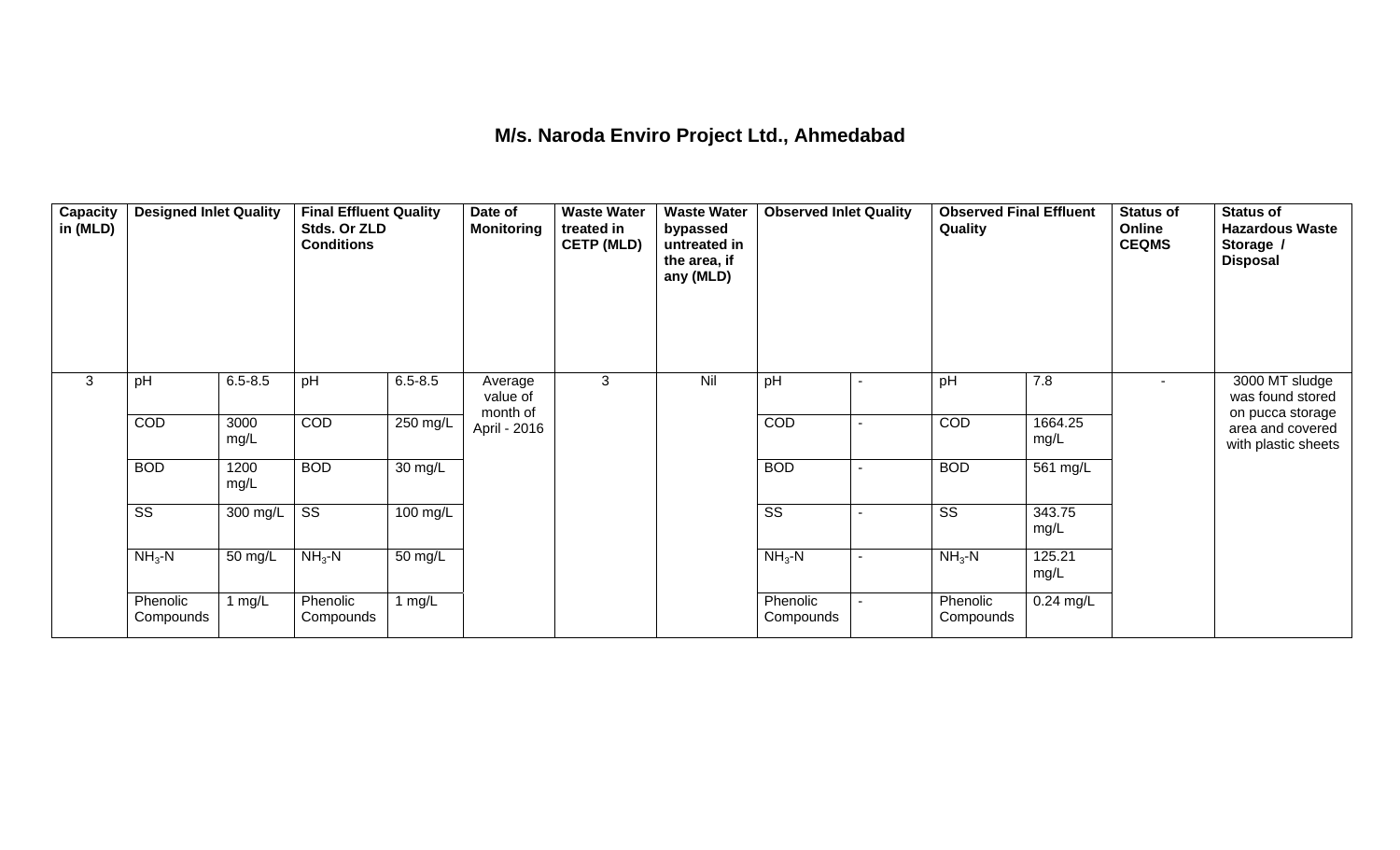## **M/s. The Green Environment Services Co. Op. Society Ltd, Vatva, Ahmedabad**

| Capacity<br>in (MLD) | <b>Designed Inlet Quality</b> |              | <b>Final Effluent Quality</b><br>Stds. Or ZLD<br><b>Conditions</b> |                      | Date of<br><b>Monitoring</b>    | <b>Waste Water</b><br>treated in<br><b>CETP (MLD)</b> | <b>Waste Water</b><br>bypassed<br>untreated in<br>the area, if<br>any (MLD) | <b>Observed Inlet Quality</b> | <b>Observed Final Effluent</b><br>Quality |                | <b>Status of</b><br>Online<br><b>CEQMS</b> | <b>Status of</b><br><b>Hazardous Waste</b><br>Storage /<br><b>Disposal</b>   |
|----------------------|-------------------------------|--------------|--------------------------------------------------------------------|----------------------|---------------------------------|-------------------------------------------------------|-----------------------------------------------------------------------------|-------------------------------|-------------------------------------------|----------------|--------------------------------------------|------------------------------------------------------------------------------|
| 16                   | pH                            | $6.5 - 8.5$  | pH                                                                 | $6.5 - 8.5$          | Average<br>value of<br>month of | 20                                                    | Nil                                                                         | pH                            | pH                                        | 7.73           | Flow Meter,<br><b>TOC</b>                  | 827 m <sup>3</sup> ETP sludge<br>found stored in<br><b>Emergency Storage</b> |
|                      | COD                           | 3000<br>mg/L | COD                                                                | 250 mg/L             | April - 2016                    |                                                       |                                                                             | COD                           | COD                                       | 693.33<br>mg/L |                                            | Tank                                                                         |
|                      | <b>BOD</b>                    | 1200<br>mg/L | <b>BOD</b>                                                         | $\overline{30}$ mg/L |                                 |                                                       |                                                                             | <b>BOD</b>                    | <b>BOD</b>                                | 182.5 mg/L     |                                            |                                                                              |
|                      | $\overline{\text{SS}}$        | 300 mg/L     | $\overline{\text{ss}}$                                             | 100 mg/L             |                                 |                                                       |                                                                             | $\overline{\text{SS}}$        | $\overline{\text{ss}}$                    | 148 mg/L       |                                            |                                                                              |
|                      | $NH3-N$                       | 50 mg/L      | $NH3-N$                                                            | 50 mg/L              |                                 |                                                       |                                                                             | $NH3-N$                       | $NH3-N$                                   | 48.41 mg/L     |                                            |                                                                              |
|                      | Phenolic<br>Compounds         | 1 $mg/L$     | Phenolic<br>Compounds                                              | 1 $mg/L$             |                                 |                                                       |                                                                             | Phenolic<br>Compounds         | Phenolic<br>Compounds                     | $0.14$ mg/L    |                                            |                                                                              |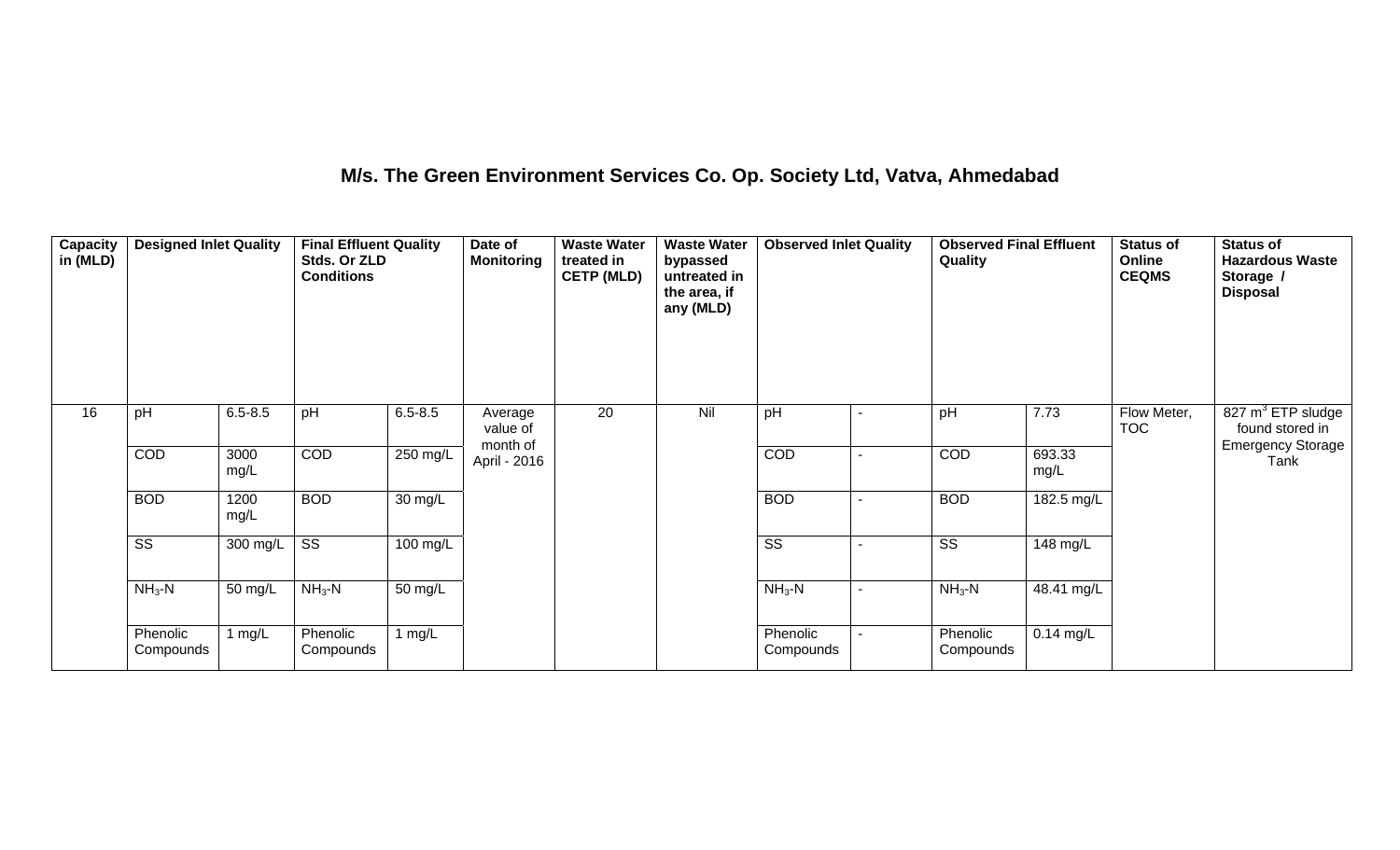## **M/s. Odhav Enviro Project Ltd., Ahmedabad**

| Capacity<br>in (MLD) | <b>Designed Inlet Quality</b> |              | <b>Final Effluent Quality</b><br>Stds. Or ZLD<br><b>Conditions</b> |             | Date of<br><b>Monitoring</b>    | <b>Waste Water</b><br>treated in<br><b>CETP (MLD)</b> | <b>Waste Water</b><br>bypassed<br>untreated in<br>the area, if<br>any (MLD) | <b>Observed Inlet Quality</b> |               | <b>Observed Final Effluent</b><br>Quality |                    | <b>Status of</b><br>Online<br><b>CEQMS</b> | <b>Status of</b><br><b>Hazardous Waste</b><br>Storage /<br><b>Disposal</b> |
|----------------------|-------------------------------|--------------|--------------------------------------------------------------------|-------------|---------------------------------|-------------------------------------------------------|-----------------------------------------------------------------------------|-------------------------------|---------------|-------------------------------------------|--------------------|--------------------------------------------|----------------------------------------------------------------------------|
| 1.6                  | pH                            | $6.5 - 8.5$  | pH                                                                 | $6.5 - 8.5$ | Average<br>value of<br>month of |                                                       | Nil                                                                         | pH                            | 7.96          | pH                                        | 7.90               | Flow meter at<br>inlet & outlet            | 50-60 MT ETP of<br>ETP sludge was                                          |
|                      | COD                           | 3000<br>mg/L | COD                                                                | $250$ mg/L  | April - 2016                    |                                                       |                                                                             | COD                           | 1170 mg/L     | COD                                       | $254 \text{ mg/L}$ |                                            | stored near primary<br>clarifier tank area<br>as well as in                |
|                      | <b>BOD</b>                    | 1200<br>mg/L | <b>BOD</b>                                                         | 30 mg/L     |                                 |                                                       |                                                                             | <b>BOD</b>                    | $361$ mg/L    | <b>BOD</b>                                | 82.86 mg/L         |                                            | storage area within<br>premises                                            |
|                      | SS                            | 300 mg/L     | $\overline{\text{SS}}$                                             | 100 mg/L    |                                 |                                                       |                                                                             | $\overline{\text{SS}}$        | 433.5<br>mg/L | $\overline{\text{SS}}$                    | 102.86<br>mg/L     |                                            |                                                                            |
|                      | $NH3-N$                       | 50 mg/L      | $NH3-N$                                                            | 50 mg/L     |                                 |                                                       |                                                                             | $NH3-N$                       | 35.56<br>mg/L | $NH3 - N$                                 | 7.96 mg/L          |                                            |                                                                            |
|                      | Phenolic<br>Compounds         | 1 mg/L       | Phenolic<br>Compounds                                              | 1 $mg/L$    |                                 |                                                       |                                                                             | Phenolic<br>Compounds         | 1.12          | Phenolic<br>Compounds                     | <b>BDL</b>         |                                            |                                                                            |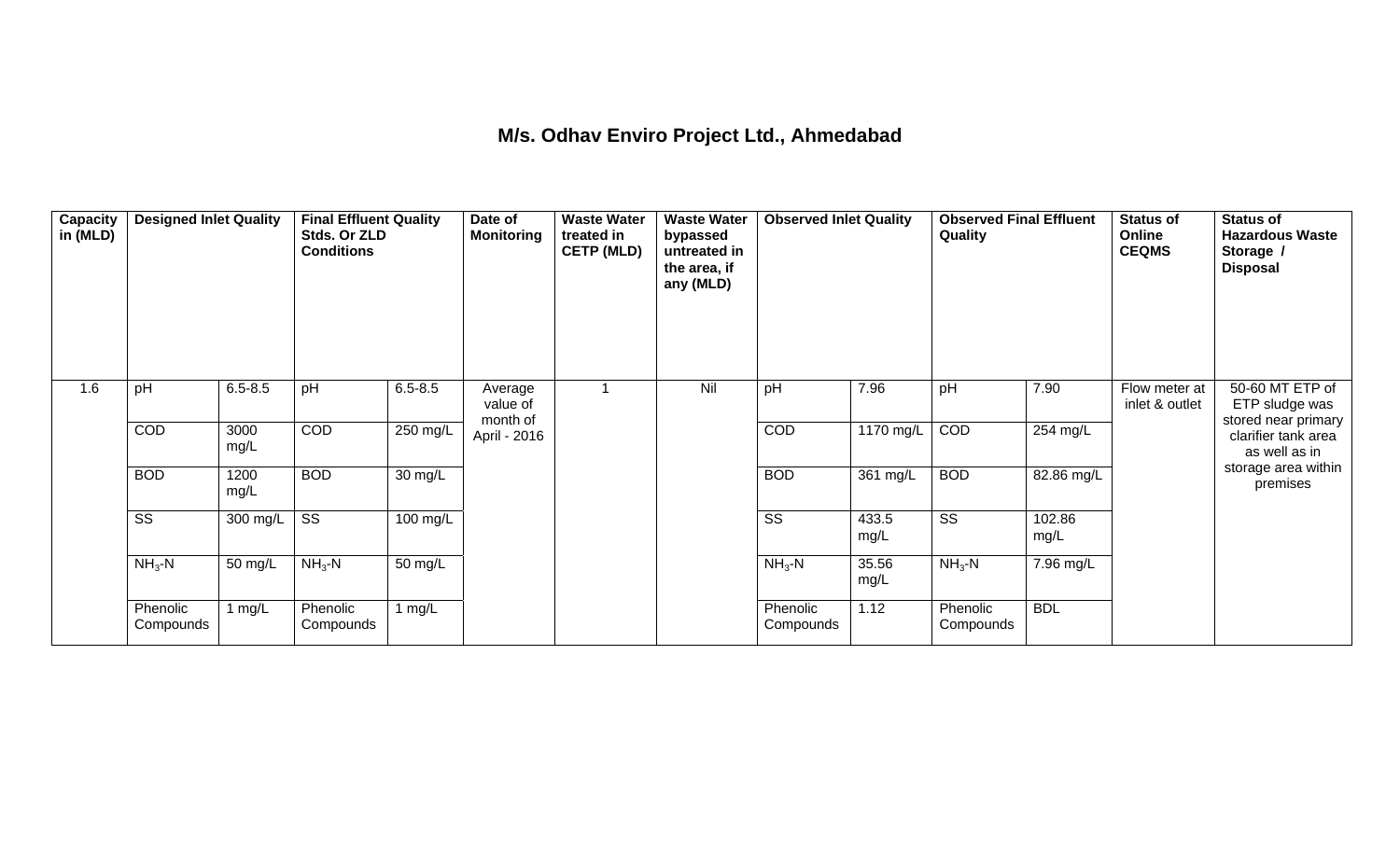## **M/s. Odhav Green Enviro Project Association, Ahmedabad**

| Capacity<br>in (MLD) | <b>Designed Inlet Quality</b> |              | <b>Final Effluent Quality</b><br>Stds. Or ZLD<br><b>Conditions</b> |             | Date of<br><b>Monitoring</b>    | <b>Waste Water</b><br>treated in<br><b>CETP (MLD)</b> | <b>Waste Water</b><br>bypassed<br>untreated in<br>the area, if<br>any (MLD) | <b>Observed Inlet Quality</b> |               | <b>Observed Final Effluent</b><br>Quality |            | <b>Status of</b><br>Online<br><b>CEQMS</b> | <b>Status of</b><br><b>Hazardous Waste</b><br>Storage /<br><b>Disposal</b> |
|----------------------|-------------------------------|--------------|--------------------------------------------------------------------|-------------|---------------------------------|-------------------------------------------------------|-----------------------------------------------------------------------------|-------------------------------|---------------|-------------------------------------------|------------|--------------------------------------------|----------------------------------------------------------------------------|
| $\mathbf{1}$         | pH                            | $6.5 - 8.5$  | pH                                                                 | $6.5 - 8.5$ | Average<br>value of<br>month of | 0.6                                                   | Nil                                                                         | pH                            | 7.95          | pH                                        | 8.40       | $\sim$                                     | $\overline{\phantom{a}}$                                                   |
|                      | COD                           | 3000<br>mg/L | COD                                                                | $250$ mg/L  | April - 2016                    |                                                       |                                                                             | COD                           | 1758 mg/L     | COD                                       | 331 mg/L   |                                            |                                                                            |
|                      | <b>BOD</b>                    | 1200<br>mg/L | <b>BOD</b>                                                         | 30 mg/L     |                                 |                                                       |                                                                             | <b>BOD</b>                    | 574 mg/L      | <b>BOD</b>                                | 93 mg/L    |                                            |                                                                            |
|                      | $\overline{\text{ss}}$        | 300 mg/L     | $\overline{\text{ss}}$                                             | 100 mg/L    |                                 |                                                       |                                                                             | $\overline{\text{ss}}$        | $1740$ mg/L   | $\overline{\text{ss}}$                    | 124 mg/L   |                                            |                                                                            |
|                      | $NH3-N$                       | 50 mg/L      | $NH3$ -N                                                           | 50 mg/L     |                                 |                                                       |                                                                             | $NH3-N$                       | 55.44<br>mg/L | $NH3 - N$                                 | 36.96 mg/L |                                            |                                                                            |
|                      | Phenolic<br>Compounds         | 1 $mg/L$     | Phenolic<br>Compounds                                              | 1 $mg/L$    |                                 |                                                       |                                                                             | Phenolic<br>Compounds         | $0.12$ mg/L   | Phenolic<br>Compounds                     | <b>BDL</b> |                                            |                                                                            |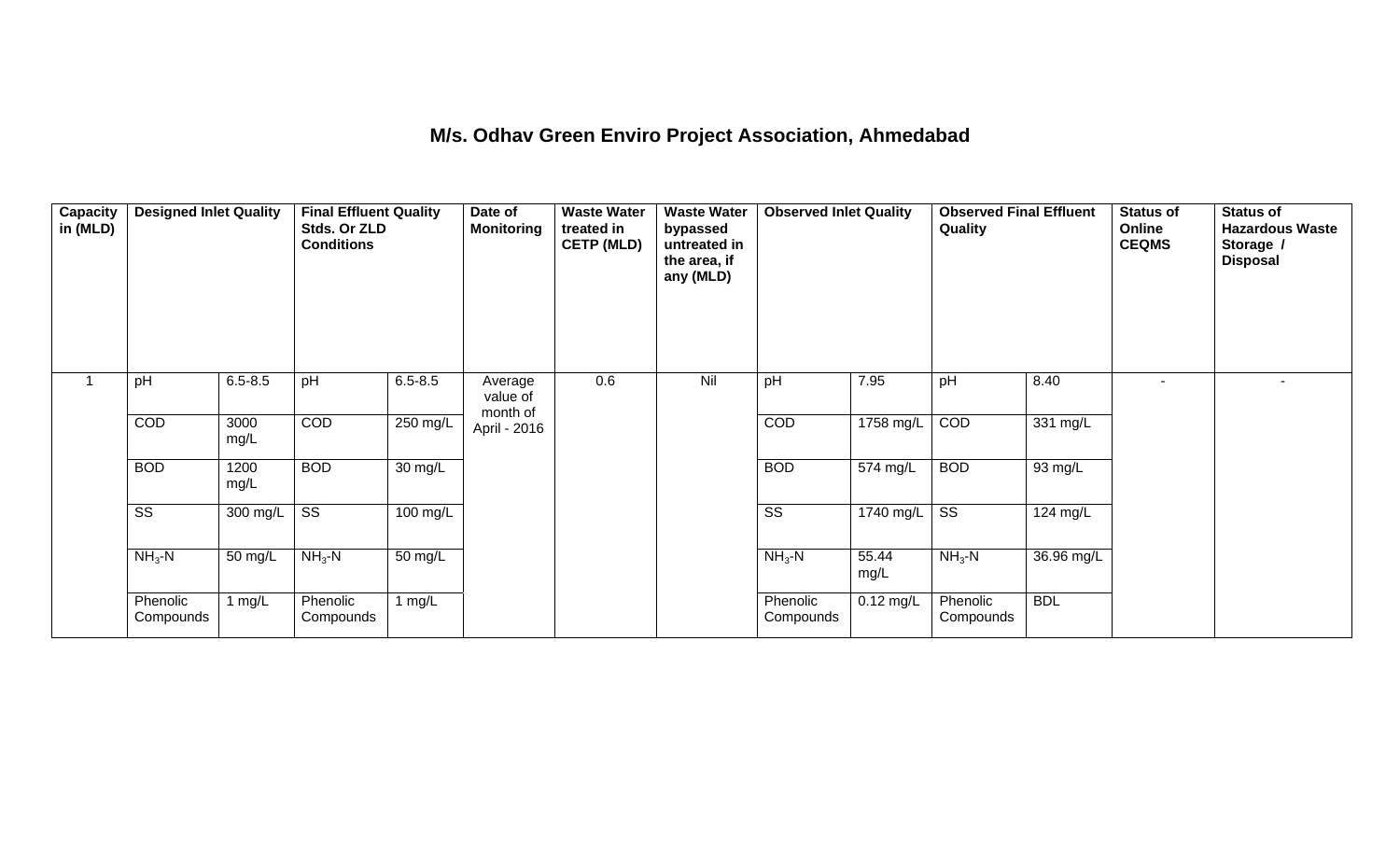## **M/s. Narol Dyestuff Enviro Society., Ahmedabad**

| Capacity<br>in (MLD) | <b>Designed Inlet Quality</b> |              | <b>Final Effluent Quality</b><br>Stds. Or ZLD<br><b>Conditions</b> |             | Date of<br><b>Monitoring</b>    | <b>Waste Water</b><br>treated in<br><b>CETP (MLD)</b> | <b>Waste Water</b><br>bypassed<br>untreated in<br>the area, if<br>any (MLD) | <b>Observed Inlet Quality</b> |                | <b>Observed Final Effluent</b><br>Quality |                      | <b>Status of</b><br>Online<br><b>CEQMS</b> | <b>Status of</b><br><b>Hazardous Waste</b><br>Storage /<br>Disposal |
|----------------------|-------------------------------|--------------|--------------------------------------------------------------------|-------------|---------------------------------|-------------------------------------------------------|-----------------------------------------------------------------------------|-------------------------------|----------------|-------------------------------------------|----------------------|--------------------------------------------|---------------------------------------------------------------------|
| 0.10                 | pH                            | $6.5 - 8.5$  | pH                                                                 | $6.5 - 8.5$ | Average<br>value of<br>month of | 0.015                                                 | Nil                                                                         | pH                            |                | pH                                        | 7.87                 |                                            | 18 MT of<br>hazardous waste<br>was observed                         |
|                      | COD                           | 3000<br>mg/L | COD                                                                | $250$ mg/L  | April - 2016                    |                                                       |                                                                             | COD                           |                | COD                                       | 140 mg/L             |                                            | stored in hazardous<br>waste storage area                           |
|                      | <b>BOD</b>                    | 1200<br>mg/L | <b>BOD</b>                                                         | 30 mg/L     |                                 |                                                       |                                                                             | <b>BOD</b>                    |                | <b>BOD</b>                                | $\overline{37}$ mg/L |                                            |                                                                     |
|                      | $\overline{\text{ss}}$        | 300 mg/L     | $\overline{\text{ss}}$                                             | 100 mg/L    |                                 |                                                       |                                                                             | $\overline{\text{ss}}$        |                | $\overline{\text{ss}}$                    | 104 mg/L             |                                            |                                                                     |
|                      | $NH3-N$                       | 50 mg/L      | $NH3$ -N                                                           | 50 mg/L     |                                 |                                                       |                                                                             | $NH3-N$                       | $\blacksquare$ | $NH3 - N$                                 | $2.8$ mg/L           |                                            |                                                                     |
|                      | Phenolic<br>Compounds         | 1 mg/L       | Phenolic<br>Compounds                                              | 1 $mg/L$    |                                 |                                                       |                                                                             | Phenolic<br>Compounds         |                | Phenolic<br>Compounds                     | <b>BDL</b>           |                                            |                                                                     |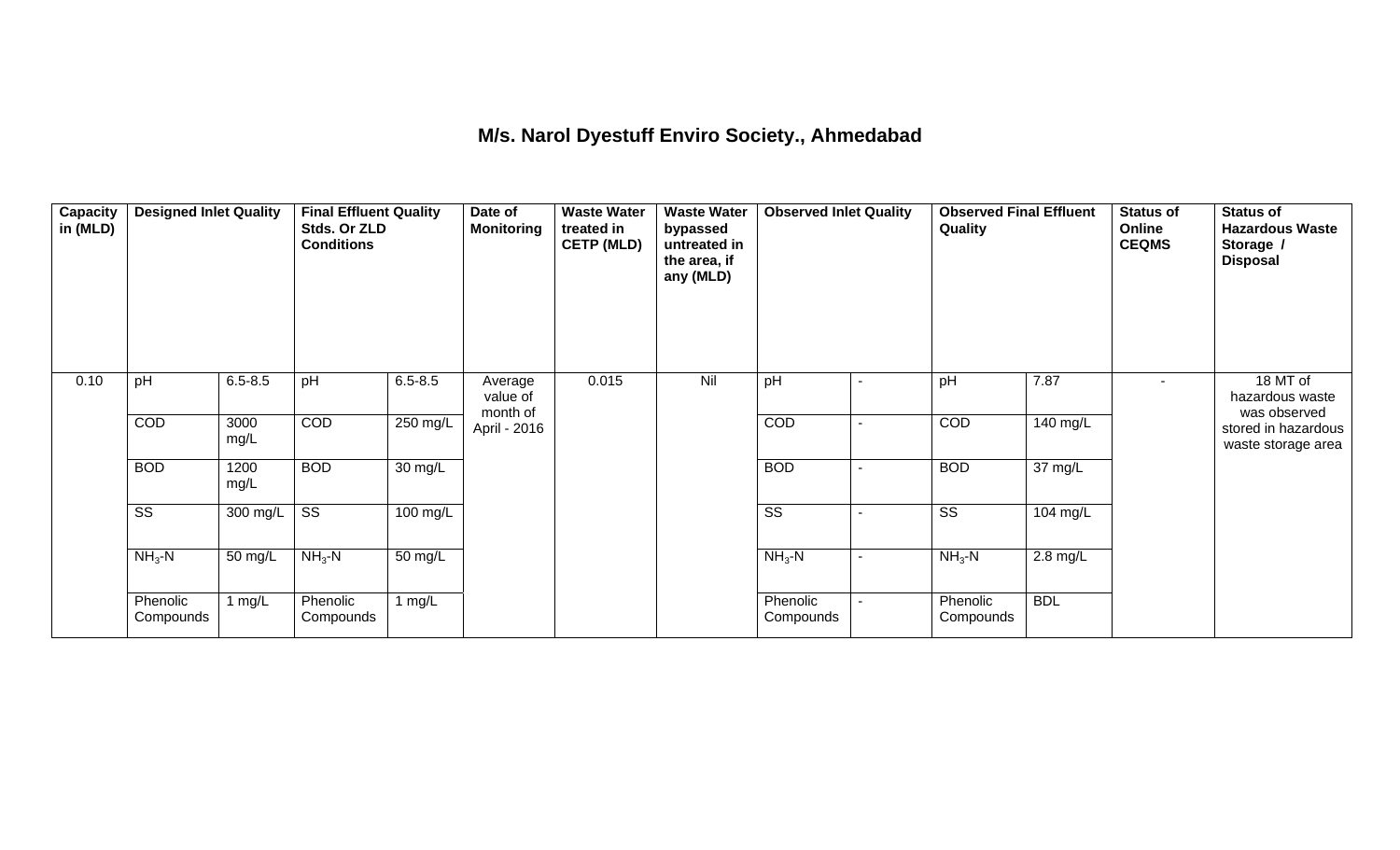#### **M/s. Gujarat Vepari Maha Mandal Sahkari Udhyogik Vasahat Ltd, Ahmedabad**

| Capacity<br>in (MLD) | <b>Designed Inlet Quality</b> |              | <b>Final Effluent Quality</b><br>Stds. Or ZLD<br><b>Conditions</b> |                    | Date of<br><b>Monitoring</b>    | <b>Waste Water</b><br>treated in<br><b>CETP (MLD)</b> | <b>Waste Water</b><br>bypassed<br>untreated in<br>the area, if<br>any (MLD) | <b>Observed Inlet Quality</b> |               | <b>Observed Final Effluent</b><br>Quality |            | <b>Status of</b><br>Online<br><b>CEQMS</b> | <b>Status of</b><br><b>Hazardous Waste</b><br>Storage /<br><b>Disposal</b> |
|----------------------|-------------------------------|--------------|--------------------------------------------------------------------|--------------------|---------------------------------|-------------------------------------------------------|-----------------------------------------------------------------------------|-------------------------------|---------------|-------------------------------------------|------------|--------------------------------------------|----------------------------------------------------------------------------|
| 1.0                  | pH                            | $6.5 - 8.5$  | pH                                                                 | $6.5 - 8.5$        | Average<br>value of<br>month of | 0.6                                                   | Nil                                                                         | pH                            | 6.76          | pH                                        | 7.57       | Flow Meter                                 | 20 MT of ETP<br>sludge is stored in<br>storage area                        |
|                      | COD                           | 3000<br>mg/L | <b>COD</b>                                                         | 250 mg/L           | April - 2016                    |                                                       |                                                                             | COD                           | 337 mg/L      | COD                                       | 152 mg/L   |                                            |                                                                            |
|                      | <b>BOD</b>                    | 1200<br>mg/L | <b>BOD</b>                                                         | 30 mg/L            |                                 |                                                       |                                                                             | <b>BOD</b>                    | 82 mg/L       | <b>BOD</b>                                | 41 $mg/L$  |                                            |                                                                            |
|                      | $\overline{\text{ss}}$        | 300 mg/L     | $\overline{\text{SS}}$                                             | $100 \text{ mg/L}$ |                                 |                                                       |                                                                             | $\overline{\text{ss}}$        | 428 mg/L      | $\overline{\text{SS}}$                    | 128 mg/L   |                                            |                                                                            |
|                      | $NH3-N$                       | 50 mg/L      | $NH3-N$                                                            | 50 mg/L            |                                 |                                                       |                                                                             | $NH3-N$                       | 77.28<br>mg/L | $NH3-N$                                   | 67.2 mg/L  |                                            |                                                                            |
|                      | Phenolic<br>Compounds         | 1 $mg/L$     | Phenolic<br>Compounds                                              | 1 mg/L             |                                 |                                                       |                                                                             | Phenolic<br>Compounds         | <b>BDL</b>    | Phenolic<br>Compounds                     | <b>BDL</b> |                                            |                                                                            |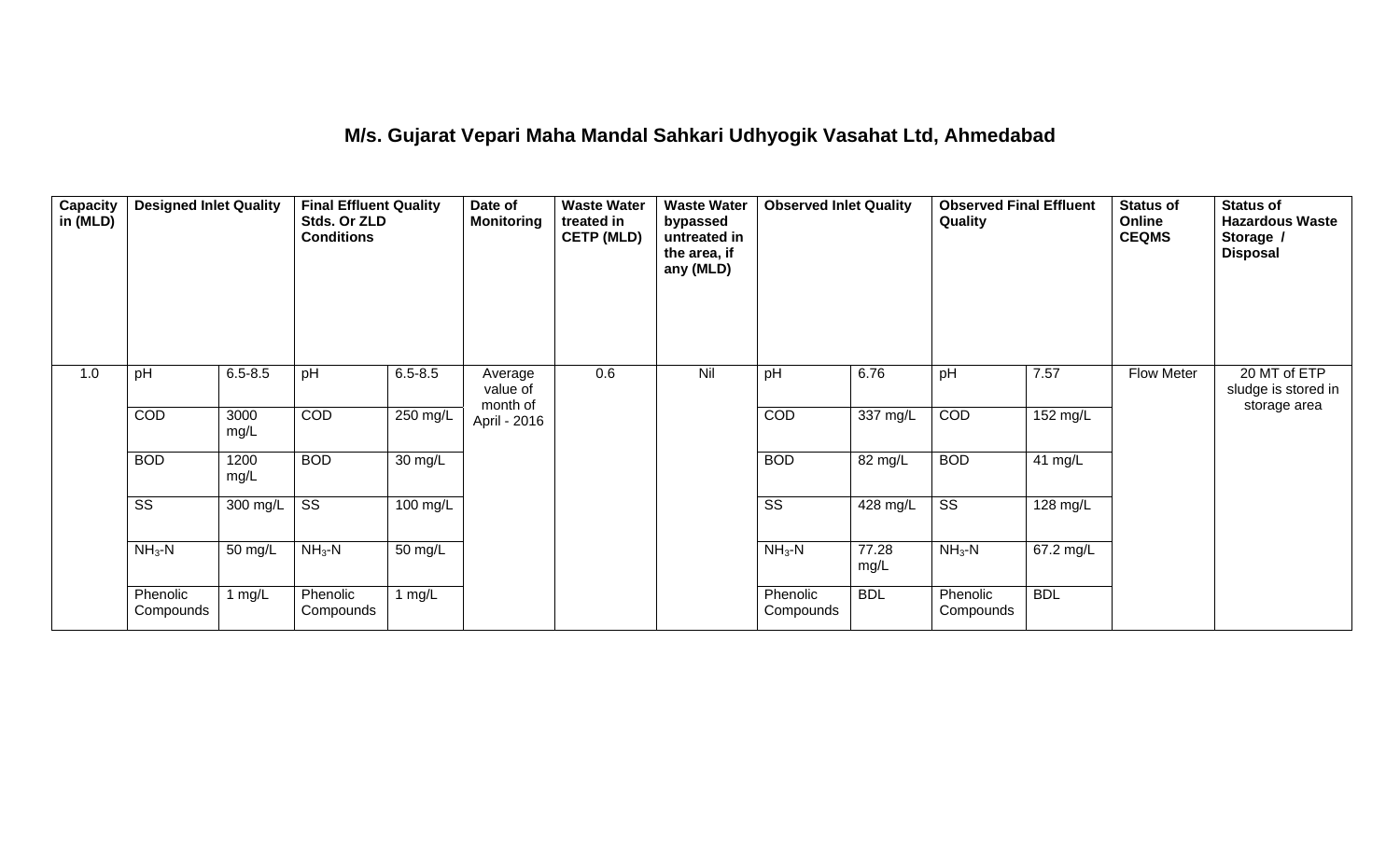#### **M/s. Kalol GIDC Industries Association, Gandhinagar**

| Capacity<br>in (MLD) | <b>Designed Inlet Quality</b> |              | <b>Final Effluent Quality</b><br>Stds. Or ZLD<br><b>Conditions</b> |            | Date of<br><b>Monitoring</b>    | <b>Waste Water</b><br>treated in<br><b>CETP (MLD)</b> | <b>Waste Water</b><br>bypassed<br>untreated in<br>the area, if<br>any (MLD) | <b>Observed Inlet Quality</b> |               | <b>Observed Final Effluent</b><br>Quality |                       | <b>Status of</b><br>Online<br><b>CEQMS</b> | <b>Status of</b><br><b>Hazardous Waste</b><br>Storage /<br><b>Disposal</b> |
|----------------------|-------------------------------|--------------|--------------------------------------------------------------------|------------|---------------------------------|-------------------------------------------------------|-----------------------------------------------------------------------------|-------------------------------|---------------|-------------------------------------------|-----------------------|--------------------------------------------|----------------------------------------------------------------------------|
| 0.40                 | pH                            | 6.5 to 8.5   | pH                                                                 | 6.5 to 8.5 | Average<br>value of<br>month of | 0.35                                                  | Nil                                                                         | pH                            | 7.39          | pH                                        | 7.10                  | $\sim$                                     | ETP sludge of<br>116.79 MT was                                             |
|                      | COD                           | 2500<br>mg/L | COD                                                                | $250$ mg/L | April - 2016                    |                                                       |                                                                             | COD                           | 1319 mg/L     | COD                                       | $\overline{371}$ mg/L |                                            | sent to TSDF of<br>SEPPL, Bhachau<br>during February                       |
|                      | <b>BOD</b>                    | 1000<br>mg/L | <b>BOD</b>                                                         | 100 mg/L   |                                 |                                                       |                                                                             | <b>BOD</b>                    | 605 mg/L      | <b>BOD</b>                                | 130 mg/L              |                                            | to April 2016.                                                             |
|                      | SS                            |              | SS                                                                 | 100 mg/L   |                                 |                                                       |                                                                             | SS                            | 463 mg/L      | SS                                        | 212 mg/L              |                                            | ETP sludge of<br>approx. 25-30 MT<br>is observed                           |
|                      | $NH3-N$                       | 50 mg/L      | $NH3 - N$                                                          | 50 mg/L    |                                 |                                                       |                                                                             | $NH3-N$                       | 21.28<br>mg/L | $NH3-N$                                   | 50.4 mg/L             |                                            | stored within the<br>premises and                                          |
|                      | Phenolic<br>Compounds         |              | Phenolic<br>Compounds                                              | 1 mg/L     |                                 |                                                       |                                                                             | Phenolic<br>Compounds         | <b>BDL</b>    | Phenolic<br>Compounds                     | <b>BDL</b>            |                                            | also lying on PCC<br>flooring for drying<br>purpose.                       |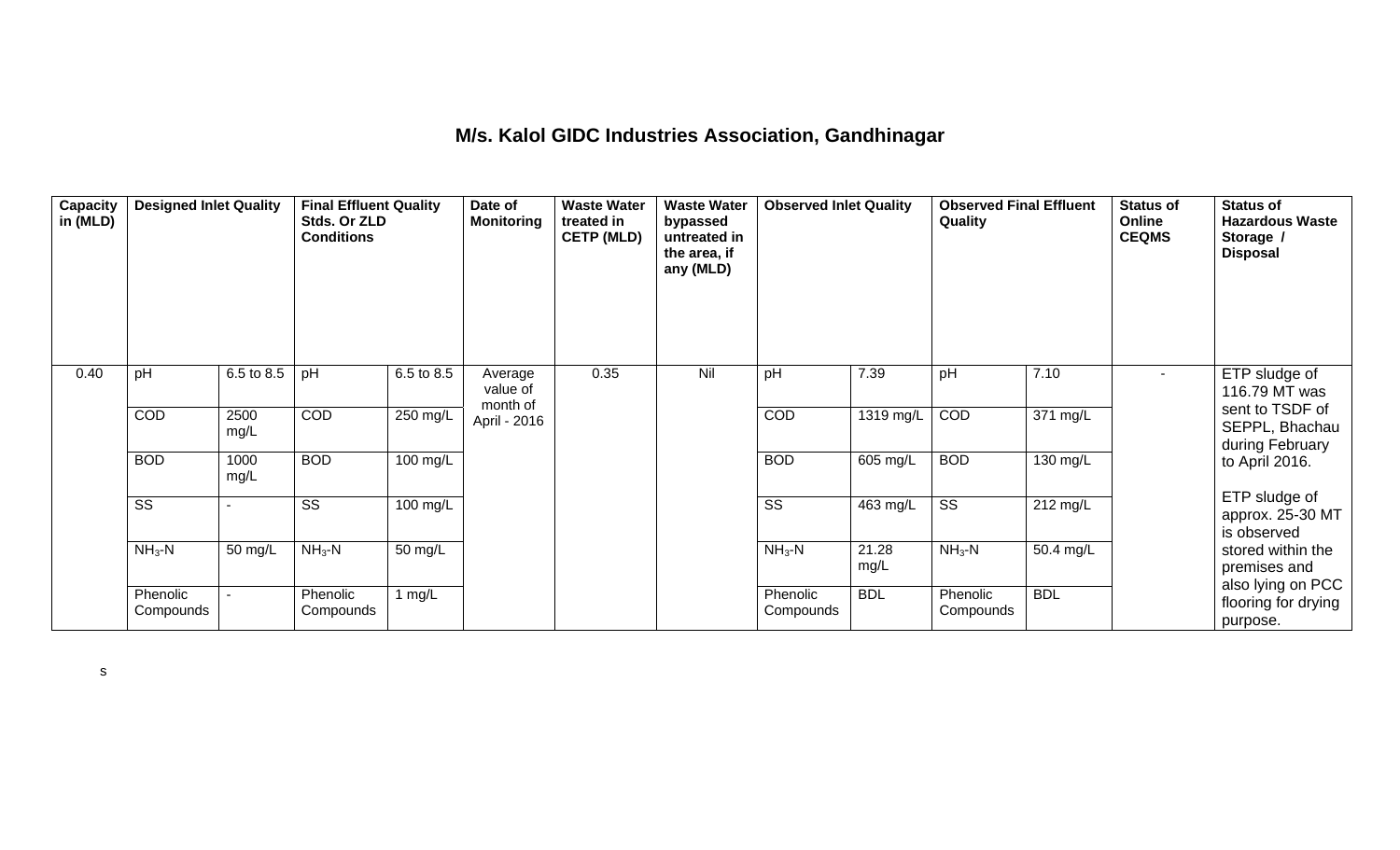## **M/s. Zydus Infrastructure Pvt. Ltd, Changodar, Ahmedabad**

| Capacity<br>in (MLD) | <b>Designed Inlet Quality</b>        |             | <b>Final Effluent Quality</b><br>Stds. Or ZLD<br><b>Conditions</b> |                                | Date of<br><b>Monitoring</b> | <b>Waste Water</b><br>treated in<br><b>CETP (MLD)</b> | <b>Waste Water</b><br>bypassed<br>untreated in<br>the area, if<br>any (MLD) | <b>Observed Inlet Quality</b>        |               | <b>Observed Final Effluent</b><br>Quality |                   | <b>Status of</b><br>Online<br><b>CEQMS</b> | <b>Status of</b><br><b>Hazardous Waste</b><br>Storage /<br><b>Disposal</b> |
|----------------------|--------------------------------------|-------------|--------------------------------------------------------------------|--------------------------------|------------------------------|-------------------------------------------------------|-----------------------------------------------------------------------------|--------------------------------------|---------------|-------------------------------------------|-------------------|--------------------------------------------|----------------------------------------------------------------------------|
| 0.75                 | pH                                   | 6 to 8      | pH                                                                 | No outlet<br>norms             | Average<br>value of          | 0.75                                                  | Nil                                                                         | pH                                   | 7.51          | pH                                        | 6.20              | $\overline{\phantom{a}}$                   | 15 to 17 MT of solid<br>waste was                                          |
|                      | COD                                  | 850 mg/L    | COD                                                                | are<br>prescribe<br>d as it is | month of<br>April - 2016     |                                                       |                                                                             | <b>COD</b>                           | 298 mg/L      | COD                                       | $15 \text{ mg/L}$ |                                            | observed stored                                                            |
|                      | BOD(3)<br>days at<br>$27^{\circ}$ C) | $400$ mg/L  | BOD(3)<br>days at<br>$27^{\circ}$ C)                               | a ZLD<br>based<br>CETP by      |                              |                                                       |                                                                             | BOD(3)<br>days at<br>$27^{\circ}$ C) | 129 mg/L      | BOD(3)<br>days at<br>$27^{\circ}$ C)      | $<$ 5 mg/L        |                                            |                                                                            |
|                      | $\overline{\text{SS}}$               | 300 mg/L    | SS                                                                 | the<br>means of<br><b>MEE</b>  |                              |                                                       |                                                                             | $\overline{\text{ss}}$               | 78 mg/L       | $\overline{\text{ss}}$                    | 4 mg/L            |                                            |                                                                            |
|                      | $NH3-N$                              | $<$ 10 mg/L | $NH3-N$                                                            |                                |                              |                                                       |                                                                             | $NH3-N$                              | 28.56<br>mg/L | $NH3 - N$                                 | 5.6 mg/L          |                                            |                                                                            |
|                      | Phenolic<br>Compounds                | $<$ 3 mg/L  | Phenolic<br>Compounds                                              |                                |                              |                                                       |                                                                             | Phenolic<br>Compounds                | <b>BDL</b>    | Phenolic<br>Compounds                     | <b>BDL</b>        |                                            |                                                                            |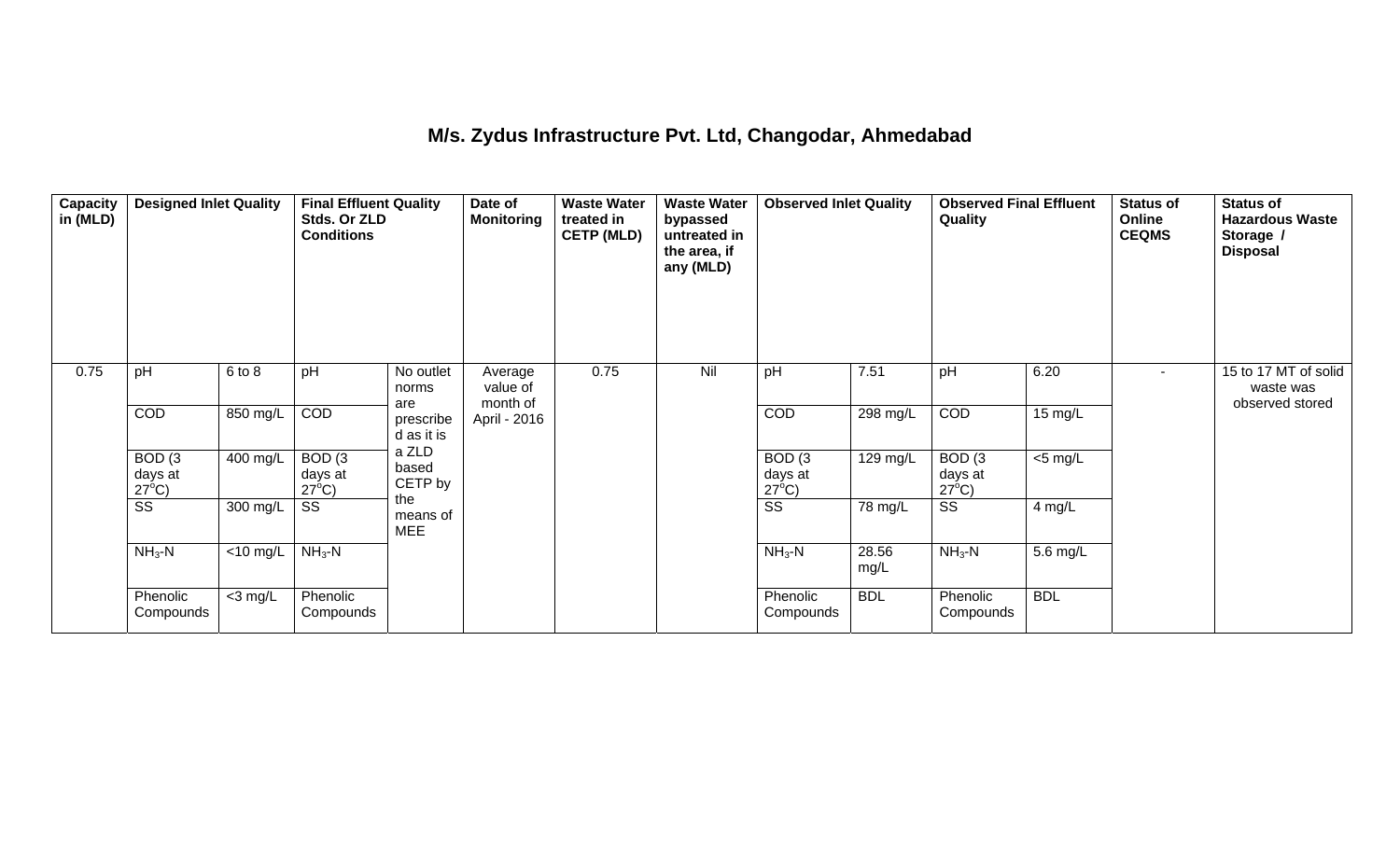#### **M/s. Tata Motors Ltd Vendors Park, Sanand, Ahmedabad**

| Capacity<br>in (MLD) | <b>Designed Inlet Quality</b> |                       | <b>Final Effluent Quality</b><br>Stds. Or ZLD<br><b>Conditions</b> |             | Date of<br><b>Monitoring</b>    | <b>Waste Water</b><br>treated in<br><b>CETP (MLD)</b> | <b>Waste Water</b><br>bypassed<br>untreated in<br>the area, if<br>any (MLD) | <b>Observed Inlet Quality</b> |                | <b>Observed Final Effluent</b><br>Quality |            | <b>Status of</b><br>Online<br><b>CEQMS</b> | <b>Status of</b><br><b>Hazardous Waste</b><br>Storage /<br><b>Disposal</b> |
|----------------------|-------------------------------|-----------------------|--------------------------------------------------------------------|-------------|---------------------------------|-------------------------------------------------------|-----------------------------------------------------------------------------|-------------------------------|----------------|-------------------------------------------|------------|--------------------------------------------|----------------------------------------------------------------------------|
| 1.5                  | pH                            | $6 - 10.5$            | pH                                                                 | $6.5 - 8.5$ | Average<br>value of<br>month of | 1.5                                                   | Nil                                                                         | pH                            |                | pH                                        | 8.56       | $\blacksquare$                             | 2 MT waste was<br>found stored                                             |
|                      | COD                           | 900 mg/L              | COD                                                                | 100 mg/L    | April - 2016                    |                                                       |                                                                             | COD                           | $\blacksquare$ | COD                                       | 158 mg/L   |                                            |                                                                            |
|                      | <b>BOD</b>                    | $250$ mg/L            | <b>BOD</b>                                                         | 30 mg/L     |                                 |                                                       |                                                                             | <b>BOD</b>                    |                | <b>BOD</b>                                | 37 mg/L    |                                            |                                                                            |
|                      | $\overline{\text{ss}}$        | 100 mg/L              | $\overline{\text{SS}}$                                             | 100 mg/L    |                                 |                                                       |                                                                             | $\overline{\text{ss}}$        |                | $\overline{\text{ss}}$                    | 16 mg/L    |                                            |                                                                            |
|                      | $NH3$ -N                      | 50 mg/L               | $NH3-N$                                                            | 50 mg/L     |                                 |                                                       |                                                                             | $NH3-N$                       | ٠              | $NH3-N$                                   | 2.24 mg/L  |                                            |                                                                            |
|                      | Phenolic<br>Compounds         | Not<br>Applicabl<br>e | Phenolic<br>Compounds                                              | 1 $mg/L$    |                                 |                                                       |                                                                             | Phenolic<br>Compounds         |                | Phenolic<br>Compounds                     | <b>BDL</b> |                                            |                                                                            |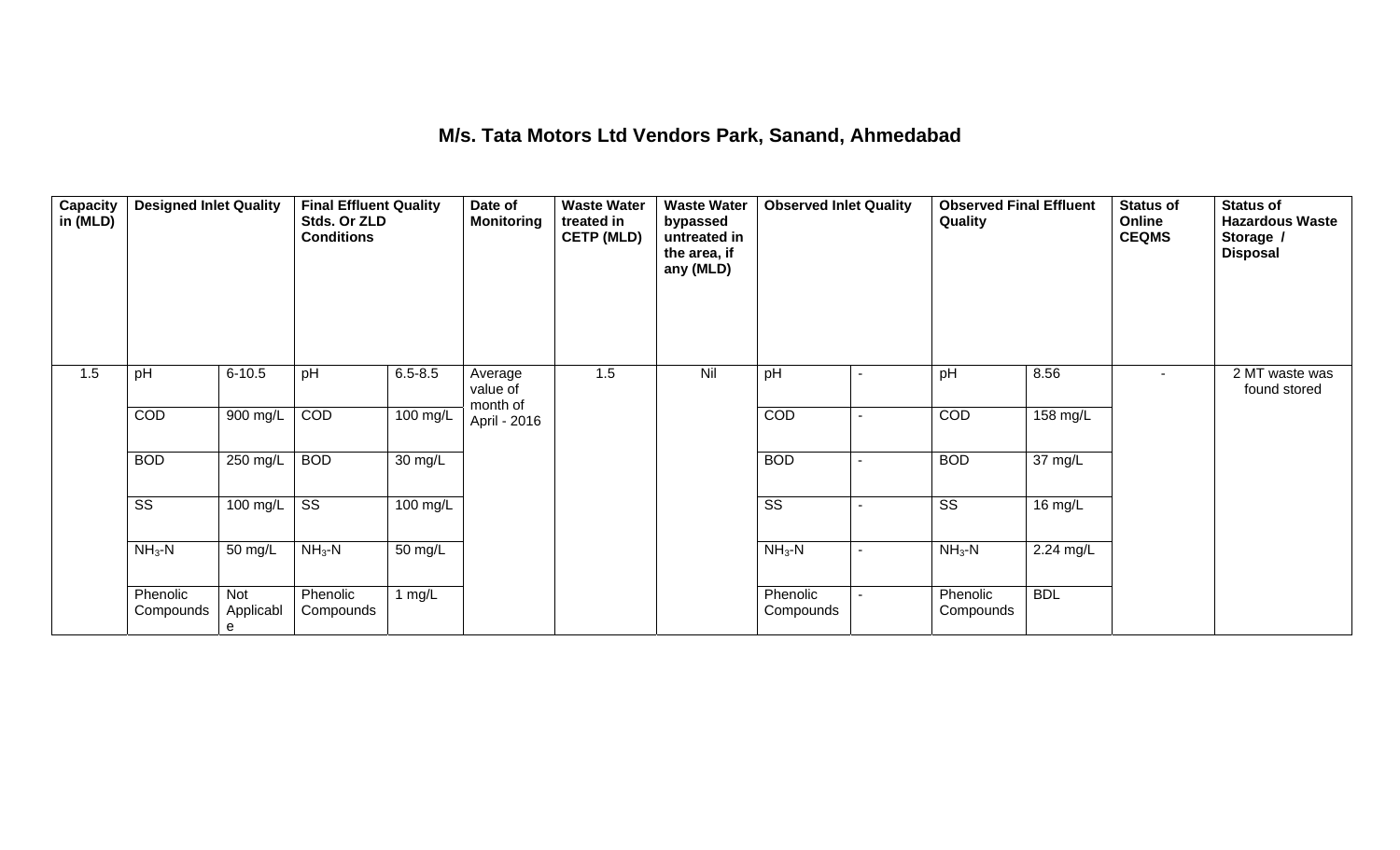# **M/s. Bavla Eco Project Ltd., Ahmedabad**

| Capacity<br>in (MLD) | <b>Designed Inlet Quality</b> |                           | <b>Final Effluent Quality</b><br>Stds. Or ZLD<br><b>Conditions</b> |                       | Date of<br><b>Monitoring</b>    | <b>Waste Water</b><br>treated in<br><b>CETP (MLD)</b> | <b>Waste Water</b><br>bypassed<br>untreated in<br>the area, if<br>any (MLD) | <b>Observed Inlet Quality</b> |                          | <b>Observed Final Effluent</b><br>Quality |            | <b>Status of</b><br>Online<br><b>CEQMS</b> | <b>Status of</b><br><b>Hazardous Waste</b><br>Storage /<br><b>Disposal</b> |
|----------------------|-------------------------------|---------------------------|--------------------------------------------------------------------|-----------------------|---------------------------------|-------------------------------------------------------|-----------------------------------------------------------------------------|-------------------------------|--------------------------|-------------------------------------------|------------|--------------------------------------------|----------------------------------------------------------------------------|
|                      | pH                            | No CETP<br>Inlet<br>norms | pH                                                                 | $6.5 - 8.5$           | Average<br>value of<br>month of |                                                       | Nil                                                                         | pH                            | ٠                        | pH                                        | 7.73       | $\sim$                                     | Sludge is used as<br>Manure                                                |
|                      | COD                           | prescribe<br>d as it is   | COD                                                                | 250 mg/L              | April - 2016                    |                                                       |                                                                             | COD                           | $\overline{\phantom{0}}$ | COD                                       | $239$ mg/L |                                            |                                                                            |
|                      | <b>BOD</b>                    | a CETP<br>of rice<br>mill | <b>BOD</b>                                                         | $100 \text{ mg/L}$    |                                 |                                                       |                                                                             | <b>BOD</b>                    | ۰                        | <b>BOD</b>                                | 91 mg/L    |                                            |                                                                            |
|                      | $\overline{\text{ss}}$        | cluster                   | $\overline{\text{ss}}$                                             | 100 mg/L              |                                 |                                                       |                                                                             | $\overline{\text{ss}}$        | $\blacksquare$           | $\overline{\text{ss}}$                    | 154 mg/L   |                                            |                                                                            |
|                      | $NH3-N$                       |                           | $NH3-N$                                                            | 50 mg/L               |                                 |                                                       |                                                                             | $NH3-N$                       | $\blacksquare$           | $NH3$ -N                                  | 22.96 mg/L |                                            |                                                                            |
|                      | Phenolic<br>Compounds         |                           | Phenolic<br>Compounds                                              | Not<br>Applicabl<br>e |                                 |                                                       |                                                                             | Phenolic<br>Compounds         |                          | Phenolic<br>Compounds                     | 1.14 mg/L  |                                            |                                                                            |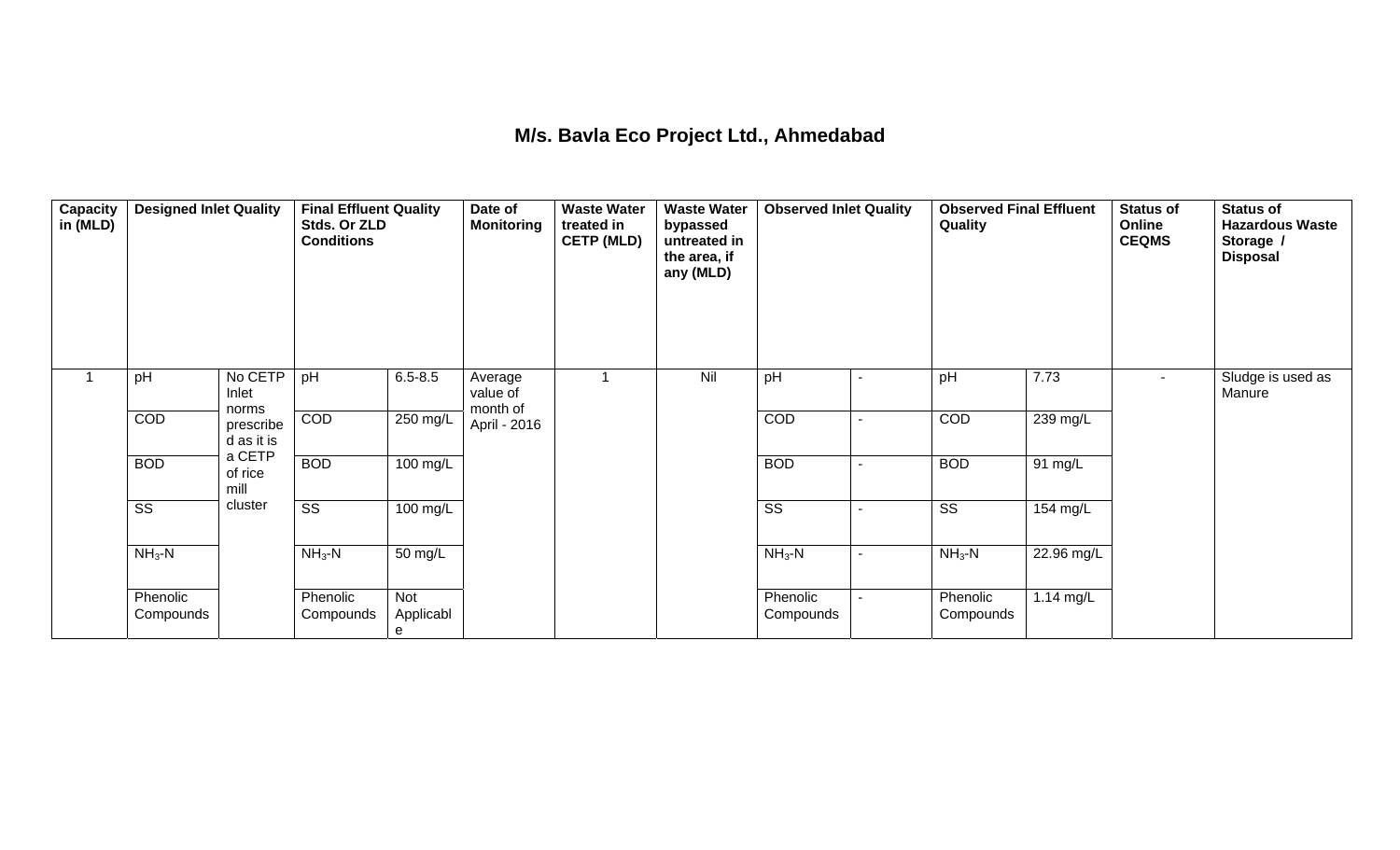#### **M/s. Vinayak Jal Sudhikaran Sahakari Mandali Ltd, Ahmedabad**

| Capacity<br>in (MLD) | <b>Designed Inlet Quality</b> |                                     | <b>Final Effluent Quality</b><br>Stds. Or ZLD<br><b>Conditions</b> |                       | Date of<br><b>Monitoring</b>    | <b>Waste Water</b><br>treated in<br><b>CETP (MLD)</b> | <b>Waste Water</b><br>bypassed<br>untreated in<br>the area, if<br>any (MLD) | <b>Observed Inlet Quality</b> |                | <b>Observed Final Effluent</b><br>Quality |            | <b>Status of</b><br>Online<br><b>CEQMS</b> | <b>Status of</b><br><b>Hazardous Waste</b><br>Storage /<br><b>Disposal</b> |
|----------------------|-------------------------------|-------------------------------------|--------------------------------------------------------------------|-----------------------|---------------------------------|-------------------------------------------------------|-----------------------------------------------------------------------------|-------------------------------|----------------|-------------------------------------------|------------|--------------------------------------------|----------------------------------------------------------------------------|
| 150                  | pH                            | No CETP<br>inlet                    | pH                                                                 | $6.5 - 8.5$           | Average<br>value of<br>month of | 1.50                                                  | Nil                                                                         | pH                            | $\blacksquare$ | pH                                        | 7.94       | $\overline{\phantom{a}}$                   | Sludge is used as<br>Manure                                                |
|                      | COD                           | norms<br>prescribe<br>d as it is    | COD                                                                | 250mg/L               | April - 2016                    |                                                       |                                                                             | COD                           | $\sim$         | COD                                       | 149 mg/L   |                                            |                                                                            |
|                      | <b>BOD</b>                    | the<br>CETP of<br><b>Rice Mills</b> | <b>BOD</b>                                                         | 100 mg/L              |                                 |                                                       |                                                                             | <b>BOD</b>                    | $\blacksquare$ | <b>BOD</b>                                | 53 mg/L    |                                            |                                                                            |
|                      | $\overline{\text{SS}}$        |                                     | $\overline{\text{SS}}$                                             | $\overline{100}$ mg/L |                                 |                                                       |                                                                             | $\overline{\text{SS}}$        | $\blacksquare$ | $\overline{\text{SS}}$                    | 68 mg/L    |                                            |                                                                            |
|                      | $NH3$ -N                      |                                     | $NH3-N$                                                            | 50 mg/L               |                                 |                                                       |                                                                             | $NH3-N$                       | $\blacksquare$ | $NH3$ -N                                  | 6.16 mg/L  |                                            |                                                                            |
|                      | Phenolic<br>Compounds         |                                     | Phenolic<br>Compounds                                              | Not<br>Applicabl<br>e |                                 |                                                       |                                                                             | Phenolic<br>Compounds         | $\sim$         | Phenolic<br>Compounds                     | <b>BDL</b> |                                            |                                                                            |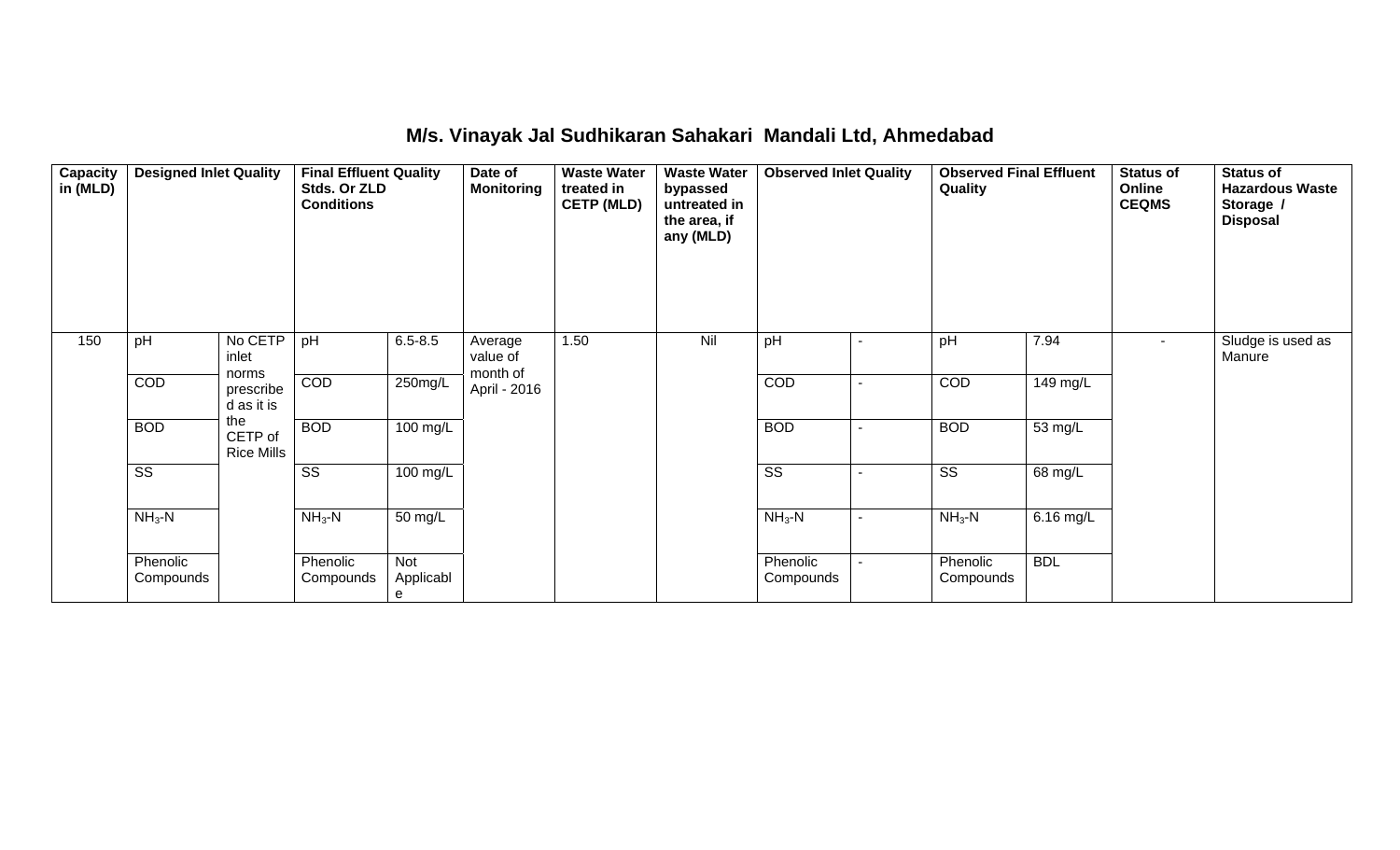## **M/s. Rajkot Electroplating Association, Rajkot**

| <b>Capacity</b><br>in (MLD) | <b>Designed Inlet Quality</b> |                          | <b>Final Effluent Quality</b><br>Stds. Or ZLD<br><b>Conditions</b> |            | Date of<br>Monitoring           | <b>Waste Water</b><br>treated in<br><b>CETP (MLD)</b> | <b>Waste Water</b><br>bypassed<br>untreated in<br>the area, if<br>any (MLD) | <b>Observed Inlet Quality</b> |                | <b>Observed Final Effluent</b><br>Quality |                          | Status of<br>Online<br><b>CEQMS</b> | <b>Status of</b><br><b>Hazardous Waste</b><br>Storage /<br><b>Disposal</b> |
|-----------------------------|-------------------------------|--------------------------|--------------------------------------------------------------------|------------|---------------------------------|-------------------------------------------------------|-----------------------------------------------------------------------------|-------------------------------|----------------|-------------------------------------------|--------------------------|-------------------------------------|----------------------------------------------------------------------------|
| 0.01                        | pH                            |                          | pH                                                                 | 6.5 to 8.5 | Average<br>value of<br>month of | 0.0006                                                | Nil                                                                         | pH                            | ٠              | pH                                        | $\overline{\phantom{a}}$ |                                     | No sampling<br>during the month                                            |
|                             | COD                           |                          | COD                                                                | 100 mg/L   | April - 2016                    |                                                       |                                                                             | COD                           | ٠              | COD                                       | $\blacksquare$           |                                     | of April                                                                   |
|                             | <b>BOD</b>                    | $\overline{\phantom{a}}$ | <b>BOD</b>                                                         | 30 mg/L    |                                 |                                                       |                                                                             | <b>BOD</b>                    | $\blacksquare$ | <b>BOD</b>                                | $\blacksquare$           |                                     |                                                                            |
|                             | $\overline{\text{ss}}$        |                          | $\overline{\text{ss}}$                                             | 100 mg/L   |                                 |                                                       |                                                                             | $\overline{\text{ss}}$        | ۰              | $\overline{\text{ss}}$                    | $\blacksquare$           |                                     |                                                                            |
|                             | $NH3-N$                       |                          | $NH3 - N$                                                          | 50 mg/L    |                                 |                                                       |                                                                             | $NH3-N$                       | ٠              | $NH3-N$                                   | $\blacksquare$           |                                     |                                                                            |
|                             | Phenolic<br>Compounds         |                          | Phenolic<br>Compounds                                              | 1 $mg/L$   |                                 |                                                       |                                                                             | Phenolic<br>Compounds         |                | Phenolic<br>Compounds                     |                          |                                     |                                                                            |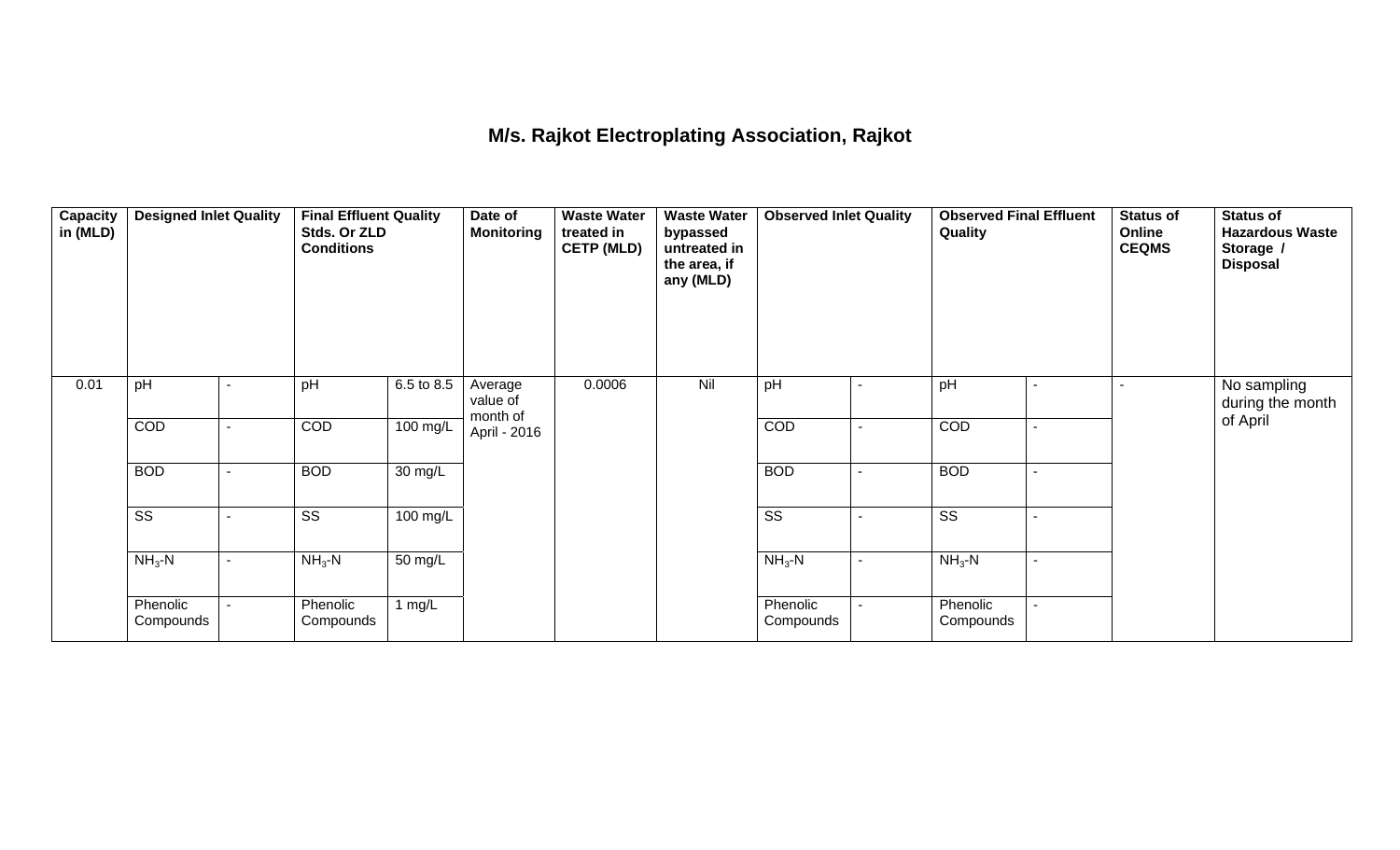#### **M/s. Jay Khodiyar Enviro-Technologies Pvt. Ltd., Rajkot**

| Capacity<br>in (MLD) | <b>Designed Inlet Quality</b> |                  | <b>Final Effluent Quality</b><br>Stds. Or ZLD<br><b>Conditions</b> |                      | Date of<br><b>Monitoring</b>    | <b>Waste Water</b><br>treated in<br><b>CETP (MLD)</b> | <b>Waste Water</b><br>bypassed<br>untreated in<br>the area, if<br>any (MLD) | <b>Observed Inlet Quality</b> |                   | <b>Observed Final Effluent</b><br>Quality |                   | <b>Status of</b><br>Online<br><b>CEQMS</b> | <b>Status of</b><br><b>Hazardous Waste</b><br>Storage /<br><b>Disposal</b> |
|----------------------|-------------------------------|------------------|--------------------------------------------------------------------|----------------------|---------------------------------|-------------------------------------------------------|-----------------------------------------------------------------------------|-------------------------------|-------------------|-------------------------------------------|-------------------|--------------------------------------------|----------------------------------------------------------------------------|
| 0.025                | pH                            | Not<br>specified | pH                                                                 | 6.5 to 8.5           | Average<br>value of<br>month of | 0.007                                                 | Nil                                                                         | pH                            | 1.84              | pH                                        | 7.90              |                                            | 6 to 7 MT ETP<br>Sludge observed                                           |
|                      | COD                           |                  | COD                                                                | $250$ mg/L           | April - 2016                    |                                                       |                                                                             | COD                           | 34 mg/L           | COD                                       | $17 \text{ mg/L}$ |                                            | stored in the<br>storage room                                              |
|                      | <b>BOD</b>                    |                  | <b>BOD</b>                                                         | $\overline{30}$ mg/L |                                 |                                                       |                                                                             | <b>BOD</b>                    | 11 $mg/L$         | <b>BOD</b>                                | 6 mg/L            |                                            |                                                                            |
|                      | $\overline{\text{ss}}$        |                  | $\overline{\text{SS}}$                                             | 100 mg/L             |                                 |                                                       |                                                                             | $\overline{\text{ss}}$        | $10 \text{ mg/L}$ | $\overline{\text{ss}}$                    | 8 mg/L            |                                            |                                                                            |
|                      | $NH3-N$                       |                  | $NH3$ -N                                                           | 50 mg/L              |                                 |                                                       |                                                                             | $NH3-N$                       | 3.36 mg/L         | $NH3-N$                                   | $0.56$ mg/L       |                                            |                                                                            |
|                      | Phenolic<br>Compounds         |                  | Phenolic<br>Compounds                                              | 1 $mg/L$             |                                 |                                                       |                                                                             | Phenolic<br>Compounds         | <b>BDL</b>        | Phenolic<br>Compounds                     | <b>BDL</b>        |                                            |                                                                            |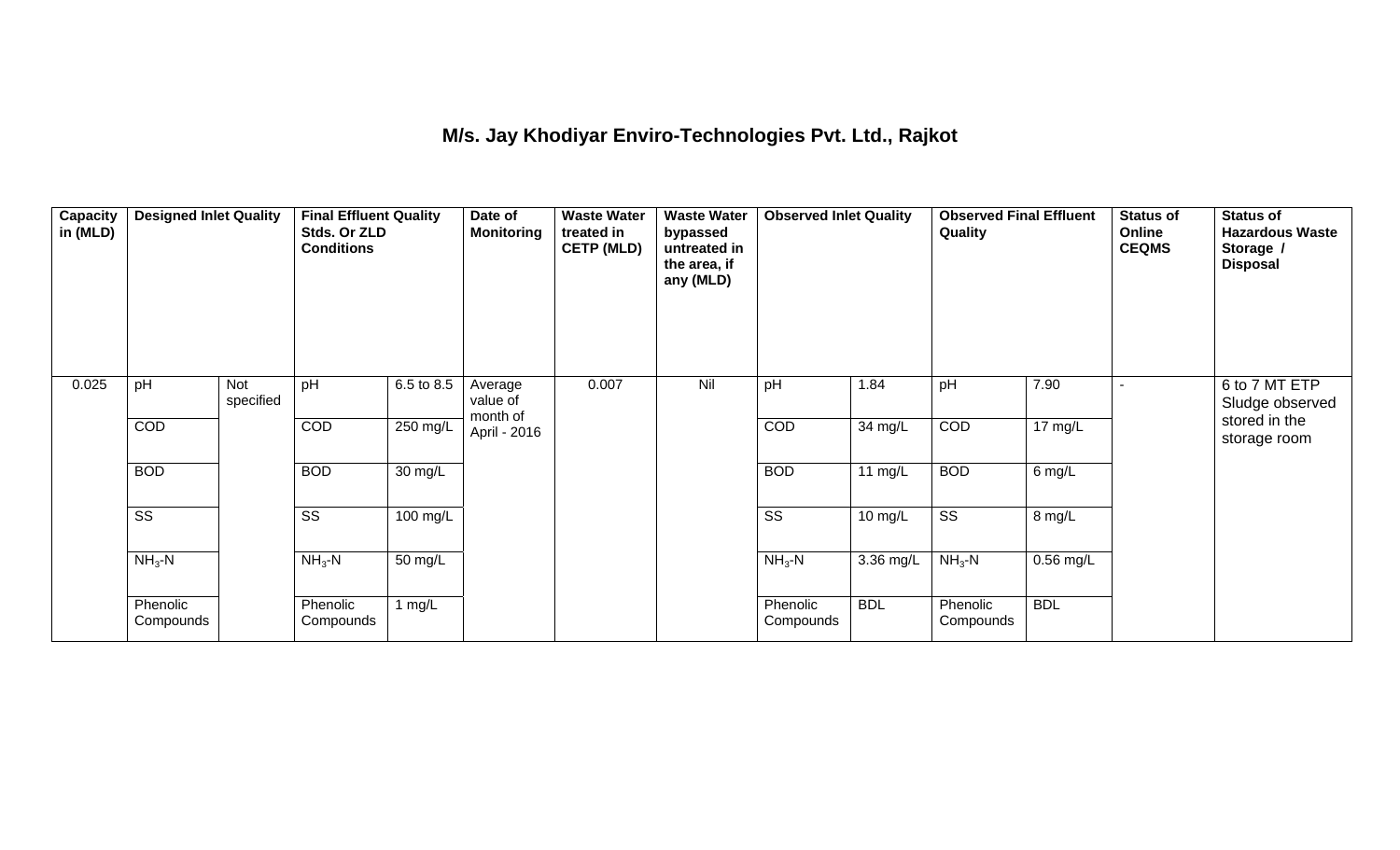## **M/s. Jetpur Dyeing & Printing Association, Jetpur, Rajkot**

| Capacity<br>in (MLD) | <b>Designed Inlet Quality</b> |                | <b>Final Effluent Quality</b><br>Stds. Or ZLD<br><b>Conditions</b> |                    | Date of<br><b>Monitoring</b>    | <b>Waste Water</b><br>treated in<br><b>CETP (MLD)</b> | <b>Waste Water</b><br>bypassed<br>untreated in<br>the area, if<br>any (MLD) | <b>Observed Inlet Quality</b> |                | <b>Observed Final Effluent</b><br>Quality |                      | <b>Status of</b><br>Online<br><b>CEQMS</b> | <b>Status of</b><br><b>Hazardous Waste</b><br>Storage /<br><b>Disposal</b> |
|----------------------|-------------------------------|----------------|--------------------------------------------------------------------|--------------------|---------------------------------|-------------------------------------------------------|-----------------------------------------------------------------------------|-------------------------------|----------------|-------------------------------------------|----------------------|--------------------------------------------|----------------------------------------------------------------------------|
| 10                   | pH                            |                | pH                                                                 | 6.5 to 8.5         | Average<br>value of<br>month of | $\overline{7}$                                        | Nil                                                                         | pH                            | 9.89           | pH                                        | 7.78                 | pH, Flow<br>Meter                          | 10 MT ETP<br>sludge was found                                              |
|                      | COD                           |                | COD                                                                | 250 mg/L           | April - 2016                    |                                                       |                                                                             | COD                           | 4608 mg/L      | COD                                       | 225 mg/L             |                                            | stored on open<br>land                                                     |
|                      | <b>BOD</b>                    |                | <b>BOD</b>                                                         | 100 mg/L           |                                 |                                                       |                                                                             | <b>BOD</b>                    | 1754 mg/L      | <b>BOD</b>                                | $\overline{71}$ mg/L |                                            |                                                                            |
|                      | $\overline{\text{SS}}$        |                | $\overline{\text{SS}}$                                             | $100 \text{ mg/L}$ |                                 |                                                       |                                                                             | $\overline{\text{ss}}$        | 122 mg/L       | $\overline{\text{ss}}$                    | $22 \text{ mg/L}$    |                                            |                                                                            |
|                      | $NH3-N$                       | $\blacksquare$ | $NH3-N$                                                            | 50 mg/L            |                                 |                                                       |                                                                             | $NH3-N$                       | 15.12<br>mg/L  | $NH3-N$                                   | 10.08 mg/L           |                                            |                                                                            |
|                      | Phenol                        | $\blacksquare$ | Phenol                                                             | $\blacksquare$     |                                 |                                                       |                                                                             | Phenol                        | $\blacksquare$ | Phenol                                    | $\blacksquare$       |                                            |                                                                            |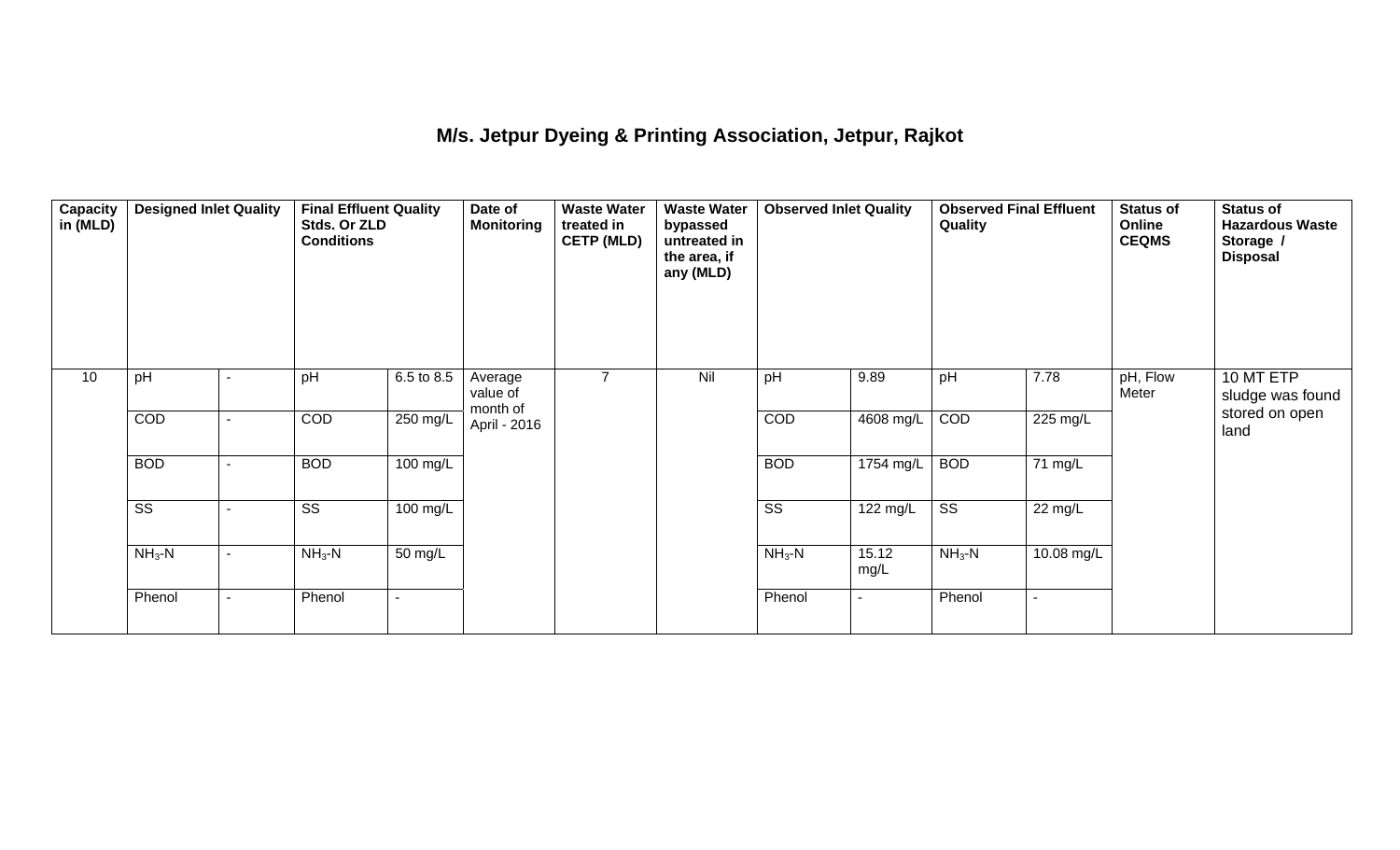**M/s. Shri Dhareshwar GIDC Vistar Association, Rajkot** 

| <b>Capacity</b><br>in (MLD) | <b>Designed Inlet Quality</b> | <b>Final Effluent Quality</b><br>Stds. Or ZLD<br><b>Conditions</b> | Date of<br><b>Monitoring</b> | <b>Waste Water</b><br>treated in<br><b>CETP (MLD)</b> | <b>Waste Water</b><br>bypassed<br>untreated in<br>the area, if<br>any (MLD) | <b>Observed Inlet Quality</b> | <b>Observed Final Effluent</b><br><b>Quality</b> | <b>Status of</b><br>Online<br><b>CEQMS</b> | <b>Status of</b><br><b>Hazardous Waste</b><br>Storage /<br><b>Disposal</b> |
|-----------------------------|-------------------------------|--------------------------------------------------------------------|------------------------------|-------------------------------------------------------|-----------------------------------------------------------------------------|-------------------------------|--------------------------------------------------|--------------------------------------------|----------------------------------------------------------------------------|
|                             |                               |                                                                    |                              |                                                       | No visit during the month of April - 2016                                   |                               |                                                  |                                            |                                                                            |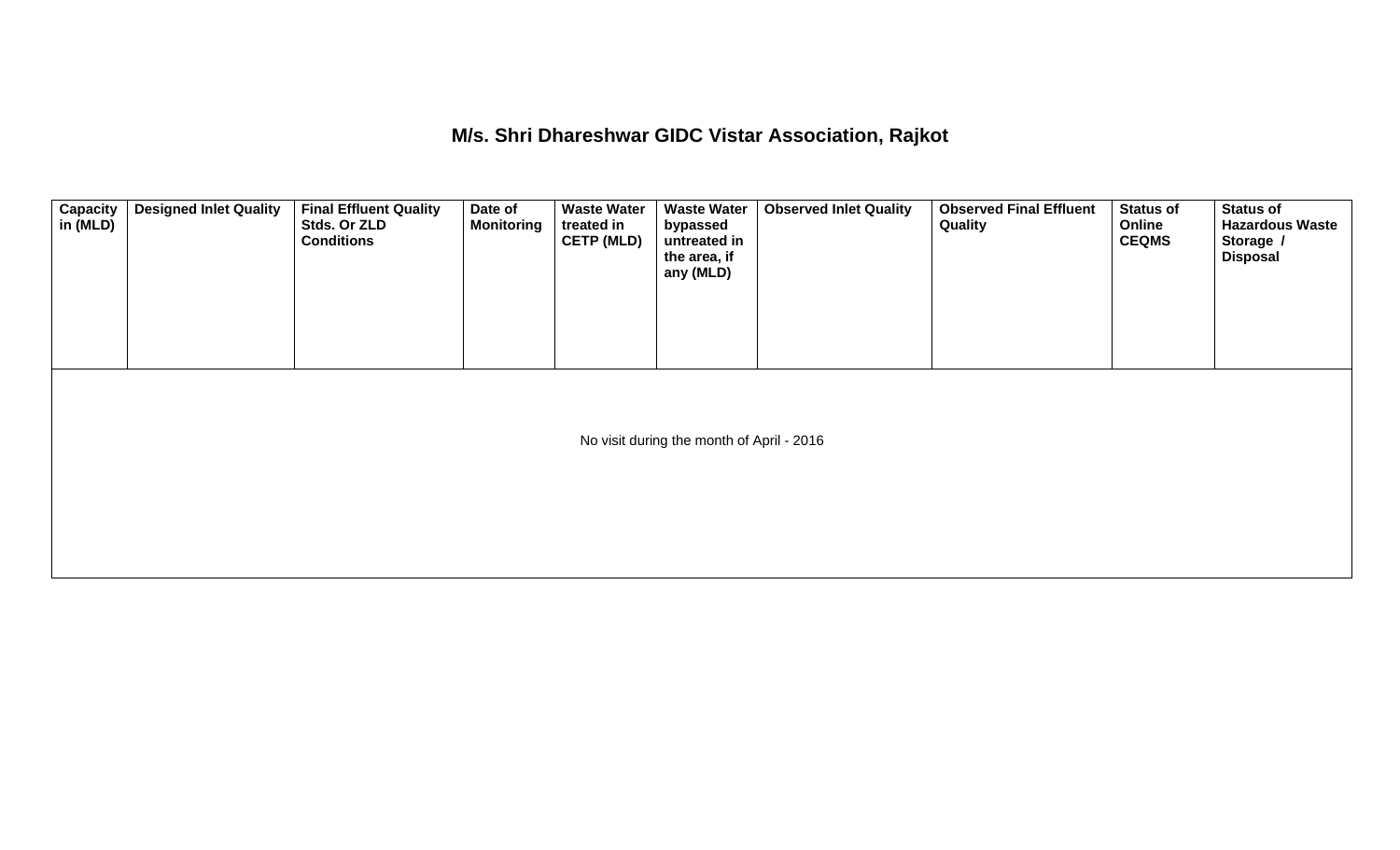#### **M/s. Bhatgam Washing Ghat Suddhikaran Yojana Pvt. Ltd., Bhatgam, Rajkot**

| <b>Capacity</b><br>in (MLD) | <b>Designed Inlet Quality</b> |  | <b>Final Effluent Quality</b><br>Stds. Or ZLD<br><b>Conditions</b> |                      | Date of<br><b>Monitoring</b>    | <b>Waste Water</b><br>treated in<br><b>CETP (MLD)</b> | <b>Waste Water</b><br>bypassed<br>untreated in<br>the area, if<br>any (MLD) | <b>Observed Inlet Quality</b> |           | <b>Observed Final Effluent</b><br>Quality |           | <b>Status of</b><br>Online<br><b>CEQMS</b> | <b>Status of</b><br><b>Hazardous Waste</b><br>Storage /<br><b>Disposal</b> |
|-----------------------------|-------------------------------|--|--------------------------------------------------------------------|----------------------|---------------------------------|-------------------------------------------------------|-----------------------------------------------------------------------------|-------------------------------|-----------|-------------------------------------------|-----------|--------------------------------------------|----------------------------------------------------------------------------|
| 30                          | pH                            |  | pH                                                                 | 6.5 to 8.5           | Average<br>value of<br>month of | 6                                                     | Nil                                                                         | pH                            | 9.94      | pH                                        | 8.62      | $\sim$                                     | 170.89 MT ETP<br>Sludge was sent                                           |
|                             | <b>COD</b>                    |  | COD                                                                | 100 mg/L             | April - 2016                    |                                                       |                                                                             | COD                           | 201 mg/L  | COD                                       | 173 mg/L  |                                            | to SEPPL in the<br>month of April.<br>400 MT ETP<br>Sludge was kept        |
|                             | <b>BOD</b>                    |  | <b>BOD</b>                                                         | $\overline{30}$ mg/L |                                 |                                                       |                                                                             | <b>BOD</b>                    | 78 mg/L   | <b>BOD</b>                                | 64 mg/L   |                                            |                                                                            |
|                             | $\overline{\text{SS}}$        |  | SS                                                                 | 100 mg/L             |                                 |                                                       |                                                                             | $\overline{\text{ss}}$        | 230 mg/L  | $\overline{\text{ss}}$                    | 30 mg/L   |                                            | on land within<br>premices                                                 |
|                             | $NH3$ -N                      |  | $NH3$ -N                                                           | 50 mg/L              |                                 |                                                       |                                                                             | $NH3-N$                       | 5.04 mg/L | $NH3$ -N                                  | 1.40 mg/L |                                            |                                                                            |
|                             | Phenolic<br>Compounds         |  | Phenolic<br>Compounds                                              | 1 $mg/L$             |                                 |                                                       |                                                                             | Phenolic<br>Compounds         | $\sim$    | Phenolic<br>Compounds                     |           |                                            |                                                                            |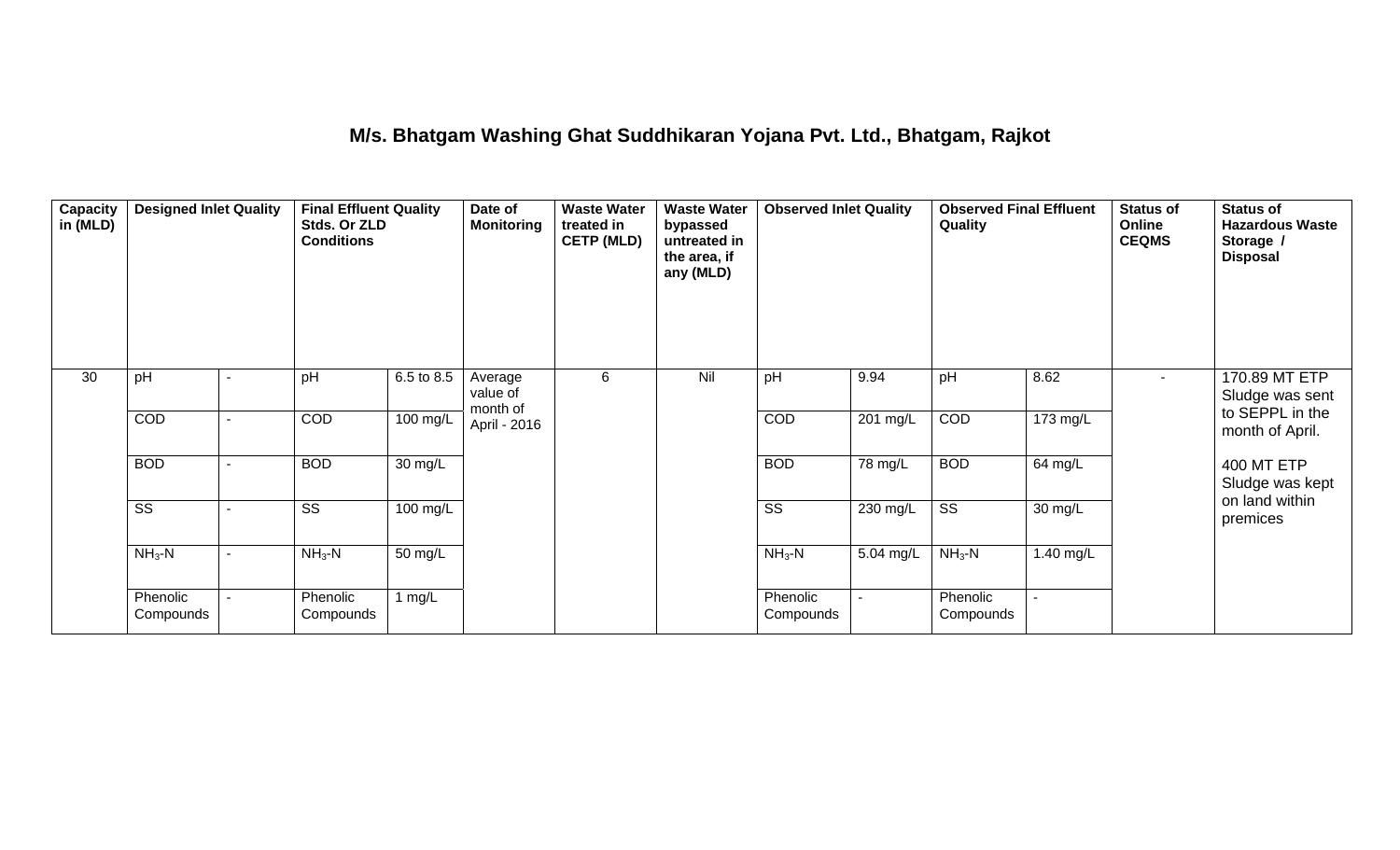## **M/s. Veraval Industries Association, Junagadh**

| Capacity<br>in (MLD) | <b>Designed Inlet Quality</b> |                  | <b>Final Effluent Quality</b><br>Stds. Or ZLD<br><b>Conditions</b> |                    | Date of<br><b>Monitoring</b>    | <b>Waste Water</b><br>treated in<br><b>CETP (MLD)</b> | <b>Waste Water</b><br>bypassed<br>untreated in<br>the area, if<br>any (MLD) | <b>Observed Inlet Quality</b> |                | <b>Observed Final Effluent</b><br>Quality |            | <b>Status of</b><br>Online<br><b>CEQMS</b> | <b>Status of</b><br><b>Hazardous Waste</b><br>Storage /<br><b>Disposal</b> |
|----------------------|-------------------------------|------------------|--------------------------------------------------------------------|--------------------|---------------------------------|-------------------------------------------------------|-----------------------------------------------------------------------------|-------------------------------|----------------|-------------------------------------------|------------|--------------------------------------------|----------------------------------------------------------------------------|
| 5                    | pH                            | 5.5 to 9         | pH                                                                 | 6 to 9             | Average<br>value of<br>month of | 1.5                                                   | Nil                                                                         | pH                            | 7.39           | pH                                        | 8.16       | $\blacksquare$                             |                                                                            |
|                      | COD                           | 3500<br>mg/L     | COD                                                                | 250 mg/L           | April - 2016                    |                                                       |                                                                             | COD                           | 1791 mg/L      | COD                                       | 762 mg/L   |                                            |                                                                            |
|                      | <b>BOD</b>                    | 1000<br>mg/L     | <b>BOD</b>                                                         | $100 \text{ mg/L}$ |                                 |                                                       |                                                                             | <b>BOD</b>                    | 819 mg/L       | <b>BOD</b>                                | 339 mg/L   |                                            |                                                                            |
|                      | $\overline{\text{ss}}$        | 200 mg/L $\vert$ | $\overline{\text{ss}}$                                             | $100 \text{ mg/L}$ |                                 |                                                       |                                                                             | $\overline{\text{ss}}$        | 61 mg/L        | $\overline{\text{ss}}$                    | 30 mg/L    |                                            |                                                                            |
|                      | $NH3-N$                       | 50 mg/L          | $NH3-N$                                                            | 50 mg/L            |                                 |                                                       |                                                                             | $NH3-N$                       | 234.36<br>mg/L | $NH3-N$                                   | 40.30 mg/L |                                            |                                                                            |
|                      | Phenol                        |                  | Phenol                                                             |                    |                                 |                                                       |                                                                             | Phenol                        |                | Phenol                                    |            |                                            |                                                                            |